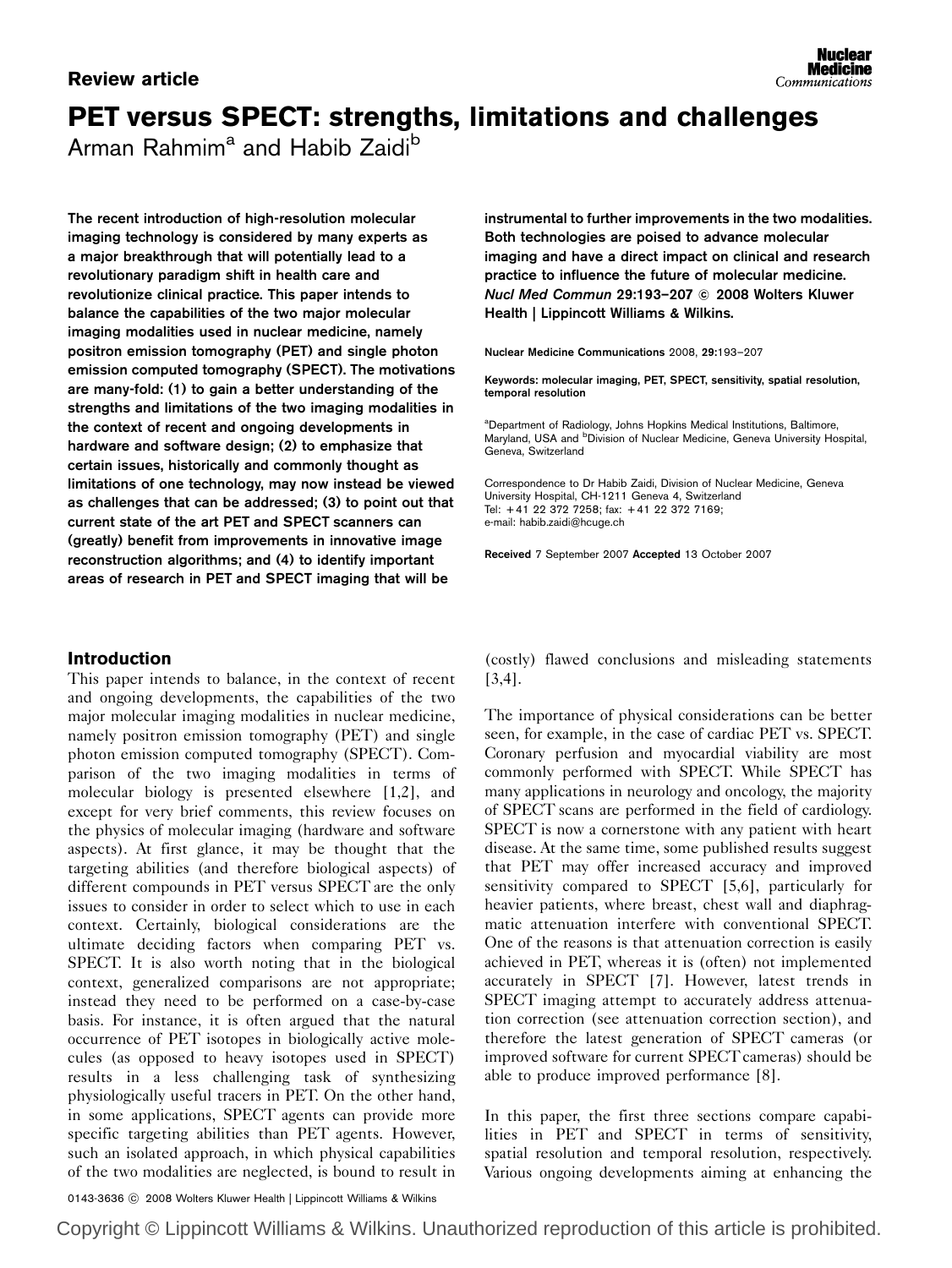performance of PET and SPECT modalities are discussed, both in terms of optimal hardware design (e.g., slit/slat, slant-hole and pinhole collimators) and software development (e.g., finite resolution modelling and compensation, dynamic image reconstruction). Complications related to attenuation correction (especially in SPECT) and random coincidences (in PET) are addressed in the next, two sections. Finally, time-of-flight detection (unique to PET) and dual-tracer imaging (still clinically unique to SPECT but might be feasible for PET in the future) are emphasized in the subsequent three sections, respectively, as additional areas of research and development. The following section discusses other data correction techniques (scatter, partial volume and motion corrections) necessary for obtaining quantitatively accurate images. Concluding remarks and future directions are presented in the last section of this paper.

## **Sensitivity**

The most important advantage of PET imaging over SPECT is that of exhibiting a much higher sensitivity (by approximately two to three orders of magnitude); i.e., the ability to detect and record a higher percentage of the emitted events, which has very important implications (see coincident detection in PET subsection). This is because, in single-photon imaging (planar and SPECT), physical collimators are needed in order to reject photons that are not within a small angular range (otherwise the angle of incidence will not be known). Collimators therefore exhibit low geometric efficiencies (defined as the percentage of detected to emitted photon), of the order of  $\sim 0.01\%$ .

On the other hand, SPECToffers the possibility to widen the observational time window (owing to the longer halflife of single photon emitters) thus allowing biomedical scientists to observe biological processes in vivo several hours or days after administration of the labelled compound [9].

#### SPECT collimators

In SPECT, a number of approaches were investigated to increase sensitivity through optimal design of the collimator. One approach is to use shorter collimators in order to reject a smaller portion of incident events. However, this approach degrades the resolution of the camera (the well-known 'sensitivity versus resolution' trade-off). On the other hand, novel types of collimator (as opposed to conventional parallel-hole collimators) have been able to improve sensitivity without adversely affecting resolution. It must be noted that the task of tomography is performed differently for each collimators design, and therefore specifically designed reconstruction algorithms need to be implemented. Important examples of these include (1) rotating slat collimators [10–13], (2) converging-hole (e.g., fan-beam and cone-beam) collimaFig. 1



A two-segment slant-hole collimator (left). Parallel holes within each segment are slanted towards a common volume of view (CVOV) where the organ to be imaged is placed. The slant-angle,  $\theta$ , is shown. Three camera stops, equally spaced around the organ (for  $\theta = 30^{\circ}$ , only 120<sup>°</sup> needs to be covered), while the collimator rotates at each camera stop (right).

tors [14,15], and (3) rotating multi-segment slant-hole (RMSSH) collimators [16,17], among many other designs [18–20]. The first method uses the idea of rotating parallel slats, with the intrinsic advantage of slats (instead of holes) having a much larger solid angle of acceptance. The second and third methods, instead, gain in sensitivity by means of scanning a smaller field of view (FoV). Pinhole collimators with only one or a few channels have been designed to image small organs and human extremities in addition to small animals [21] and are further discussed pinhole SPECT subsection.

Particularly interesting are RMSSH collimators (Fig. 1) because in addition to improving the scanner sensitivity by a factor of  $\sim$  2 or  $\sim$  4 (depending on whether two or four segments are used), they can achieve *complete* angle tomography, with as few as  $180^{\circ}/(2\theta)$  camera positions, where  $\theta$  is the slant angle (e.g., only three camera positions when  $\theta = 30^{\circ}$ , which corresponds to a single camera stop for a triple-head scanner) assuming sufficient collimator rotation-sampling is performed at the camera positions [16,17]. Furthermore, the amount of camera rotation needed is  $180^\circ - 2\theta$  (i.e., less than  $180^\circ$ ) making it very convenient for SPECT mammography [22] since the camera can be placed closer to the breast (making it suitable for detecting small, low-contrast breast legions). This is also shown in Fig. 1. A newer variation involving collimator holes that are slanted at variable angles to form a planar diverging-beam geometry has also been suggested involving a larger FoV though with minimum decrease in detection efficiency [23].

#### Coincidence detection in PET

Due to the nature of positron annihilation in which two opposite annihilation photons are emitted from the same event, physical collimators can be entirely removed in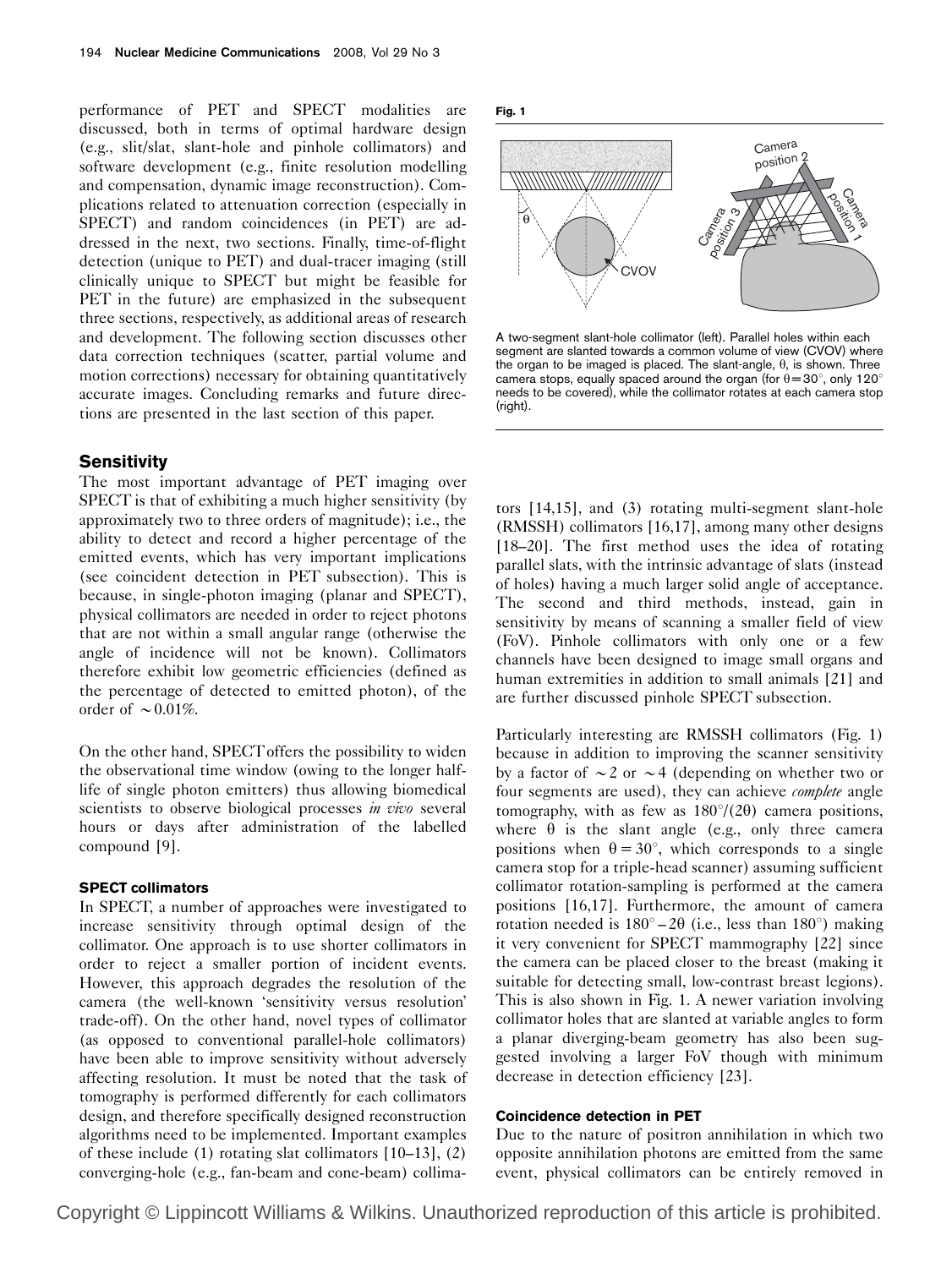PET, with the collimation instead performed electronically using the coincidence-detection method. This implies a much larger angle of acceptance at each detector position, resulting in the order of  $\sim 1\%$  of emitted events being detected in PET.

There are a number of important implications to this significant gain in sensitivity for PET:

(1) Improved image quality Owing primarily to the random (Poisson) nature of radioactive decay, noise is an inherent component of nuclear medicine imaging. For multiple measurements, the percentage noise (ratio of standard deviation,  $\sigma$ , to the average, m, of the total counts detected in a certain time interval) along a projection is given by:

$$
\% \text{ noise} = \frac{\sigma}{m} = \frac{1}{\sqrt{m}} \tag{1}
$$

given that  $\sigma = \sqrt{m}$  when dealing with Poisson statistics. Improvements in sensitivity (i.e., increasing m) therefore improve signal-to-noise ratios (SNRs) in the data, which also corresponds to improvements in image SNR (see Strigl et al. [24] and Stearns [25,26] for details of methods relating data SNR to image SNR).

- (2) Possibility of performing shorter scans An increase in sensitivity implies the ability to acquire shorter scans with similar SNRs.
- (3) Multiple field-of-view scanning The ability to perform shorter scans also implies the feasibility of performing multiple scans of a patient at different fields of view in a reasonable time. This is a very important consideration in clinical oncology.
- (4) Improved temporal resolution As will be elaborated in Temporal resolution section, higher sensitivity of PET scanners implies an increased ability to acquire shorter (and therefore a higher number of) frames in dynamic studies, resulting in an improved ability to study dynamic biological processes.

It must be noted that the technique of coincidence detection used in PET, while highly improving sensitivity, introduces two issues which have been subjects of further investigation: (1) non-collinearity of annihilation photons (see Finite resolution effects in PET section) and (2) detection of random coincidences (see Temporal resolution section).

#### Effect of short half-lives in PET

In the present context, an additional observation is that the short half-lives of radionuclides used in PET effectively allow for increased detection sensitivity over a given period of time. This is because compared to SPECT imaging, radiotracers with shorter half-lives can be injected in *higher* activities to the patient without

posing any additional radiation damage to the patient (since overall accumulation over time remains the same) thus generating increased detectable radiation over a shorter time.

An example of this, with much recent interest, is rubidium  $(8^{2}Rb)$ -based PET [27]. Because rubidium has a very short physical half-life of only 76 s, it can be injected in very high (yet safe) amounts (e.g., 2 GBq) allowing for acceptable images in very short times. Compared to routine SPECT myocardial stress imaging, which can take place over  $3-4h$  (this time can be potentially halved using simultaneous dual-tracer imaging as elaborated in sections on dual-tracer imaging in both SPECT and PET), a complete pharmacological stressand-rest test may instead be performed in well under 1 h in 82Rb-based cardiac PET (considerably increasing patient comfort as well as number of daily patient scans). In addition, the almost instantaneous ability of rubidium to image a patient has provided a very high accuracy in identification of ischaemia [28].

#### Spatial resolution

Spatial resolution performance in PET and SPECT is related to a number of different factors. A general observation is that improvements in SPECT resolution are effectively only limited by *technology* (e.g., collimator design), whereas in PET imaging, two *physics*-related limitations, namely positron range and photon noncollinearity, ultimately limit system resolution (it must be noted, however, that, as discussed later, these effects can be modelled in the reconstruction task, as opposed to simply being treated as resolution-limiting, therefore further improving reconstructed resolutions) [29]. Related issues are discussed next.

## Pinhole SPECT

Pinhole SPECT is an exciting example of technological advance which has introduced the possibility of considerably enhancing image resolution in SPECT (to submillimetre scale), particularly in the context of small animal imaging [30]. However, it must be noted that use of a small pinhole further decreases system sensitivity. Subsequently, *multi*-pinhole collimators have been proposed and implemented [21].

A complicating factor with the high-resolution pinhole approach is the task of calibrating the SPECT devices (especially in the presence of camera rotations). An innovative solution to this consideration, which at the same time noticeably increases system sensitivity, is the design of *stationary* dedicated pinhole SPECT systems making use of a large number of compact detectors with multiple pinhole geometries. An example of such design is the U-SPECT-I system [31,32] containing 75 pinholes, as shown in Fig. 2. Therefore, stationary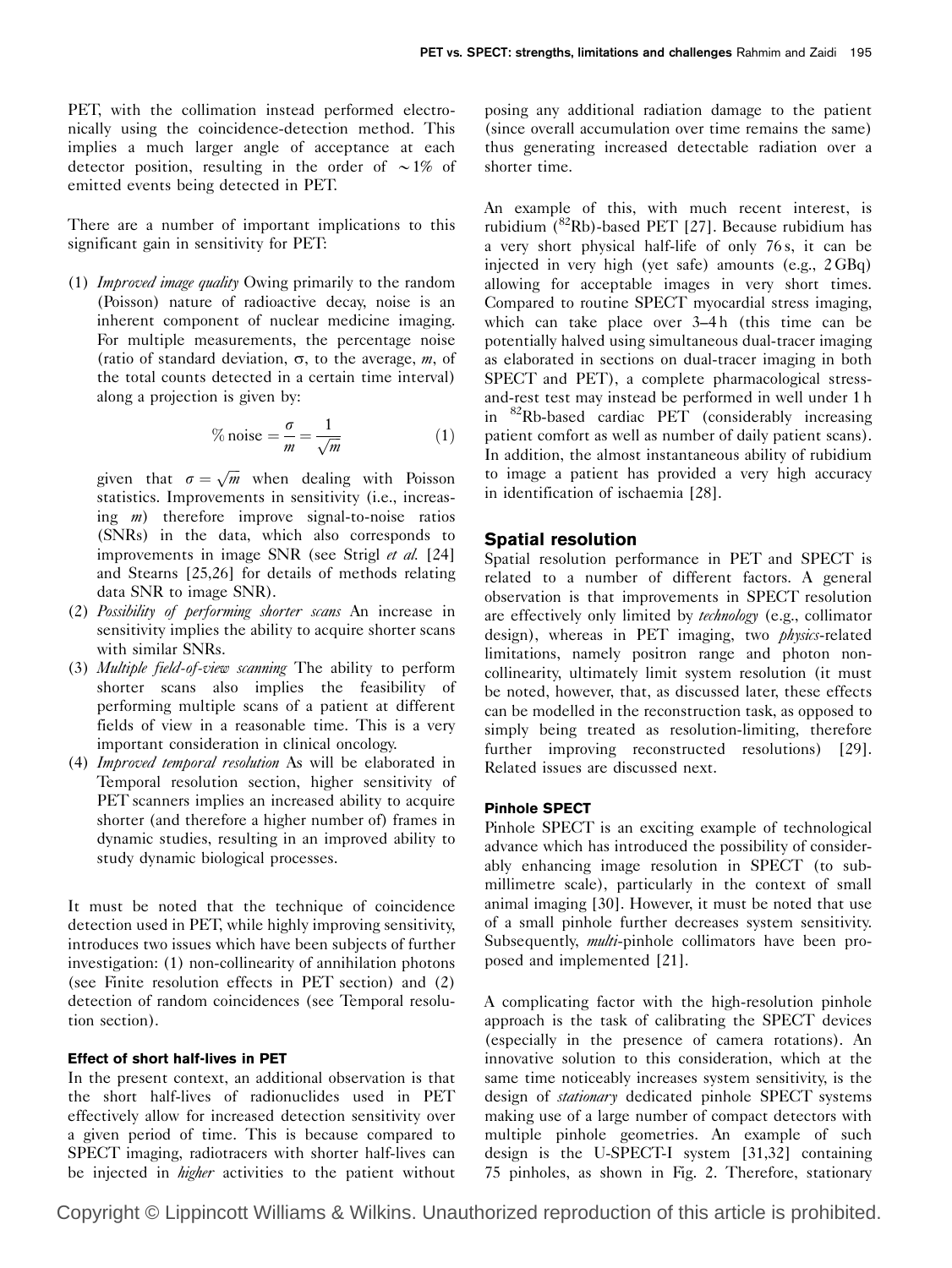



The design of U-SPECT-I contains a total of 75 gold pinhole apertures: 15 pinholes in each ring (left) with a total of nine rings (right). Not shown here is that pinhole positions in adjacent rings are rotated transaxially with respect to each other by  $8^\circ$  in order to increase the variety of angles at which each voxel is observed. Reprinted with permission from Beekman and Vastenhouw [31].

multi-pinhole SPECT imaging using dedicated detectors provides a combination (and *not* trade-off) of high resolution and high sensitivity, and furthermore, considerably enhances possibilities of dynamic imaging. However, one may add that these systems would still likely require axial translation schemes since they cover a very limited FoV.

#### Finite resolution effects in SPECT

In SPECT, the image generated from a point source is degraded by a number of factors related to collimators and detectors in gamma cameras, thus referred to as the collimator–detector response (CDR). Therefore, for any particular SPECT camera, the CDR can be a measure of the image resolution; however, this is valid only if no further compensation is included. In recent years, a great deal of work has gone into developing methods to compensate for the CDR [33].

The CDR is determined by the following four factors:

- (1) Intrinsic response Aside from the effect of collimators, the detector system itself demonstrates an intrinsic uncertainty in position estimation of incident gamma rays. This is caused by two factors: (a) the statistical signal variation (noise) in signal output of PMTs used for position estimation, and (b) change/spread in signal energy deposition in the detector due to scattering (especially for higher energy isotopes, e.g.,  $^{111}$ In).
- (2) Geometric response Collimator dimensions define the acceptance angle within which incident photons are accepted. Subsequently, the geometric response function becomes wider with increasing distance from the collimator surface, and strongly depends on the particular design of each collimator.
- (3) Septal penetration The CDR is further degraded owing to the penetration of some photons through the collimator septa. No analytical treatment of this effect appears to exist in the literature, and Monte Carlo simulation techniques have been used instead (e.g., Cot et al. [34], Du et al. [35] and Staelens et al. [36]).
- (4) Septal scatter This effect is caused by photons that scatter in the collimator septa and still remain within the detection energy window. Similar to septal penetration, this effect may also be computed using Monte Carlo simulation techniques.

Analytical methods taking into account the distance dependence of the CDR function (CDRF) have been proposed in the literature (see Frey and Tsui [37] for a review of both related analytical and statistical methods). However, compared to statistical methods, analytical methods suffer from (1) a general lack of ability to treat statistical noise in the data, and (2) making specific approximations, for instance with regards to the shape and/or distance dependence of the CDRF, in order to arrive at analytical solutions.

With the increasing realization of the power of statistical methods in nuclear medicine, and particularly with the development of convenient and fast rotation-based projectors in SPECT [38–40], as shown in Fig. 3, iterative reconstruction methods incorporating distance-dependent CDRFs are increasing in popularity. The use of Gaussian diffusion methods [41,42] can further increase the speed of rotation-based projectors.

Incorporation of CDR modelling in reconstruction algorithms (especially statistical methods) has been shown to result in improvements in spatial resolution [41], noise



Rotation-based projector methods incorporating distant-dependent CDRFs make use of the fact that, for parallel-beam geometries, the CDRF is spatially invariant in rows (planes) parallel to the collimator face. Thus, each row (plane) may be convolved with the appropriate distance-dependent CDRF.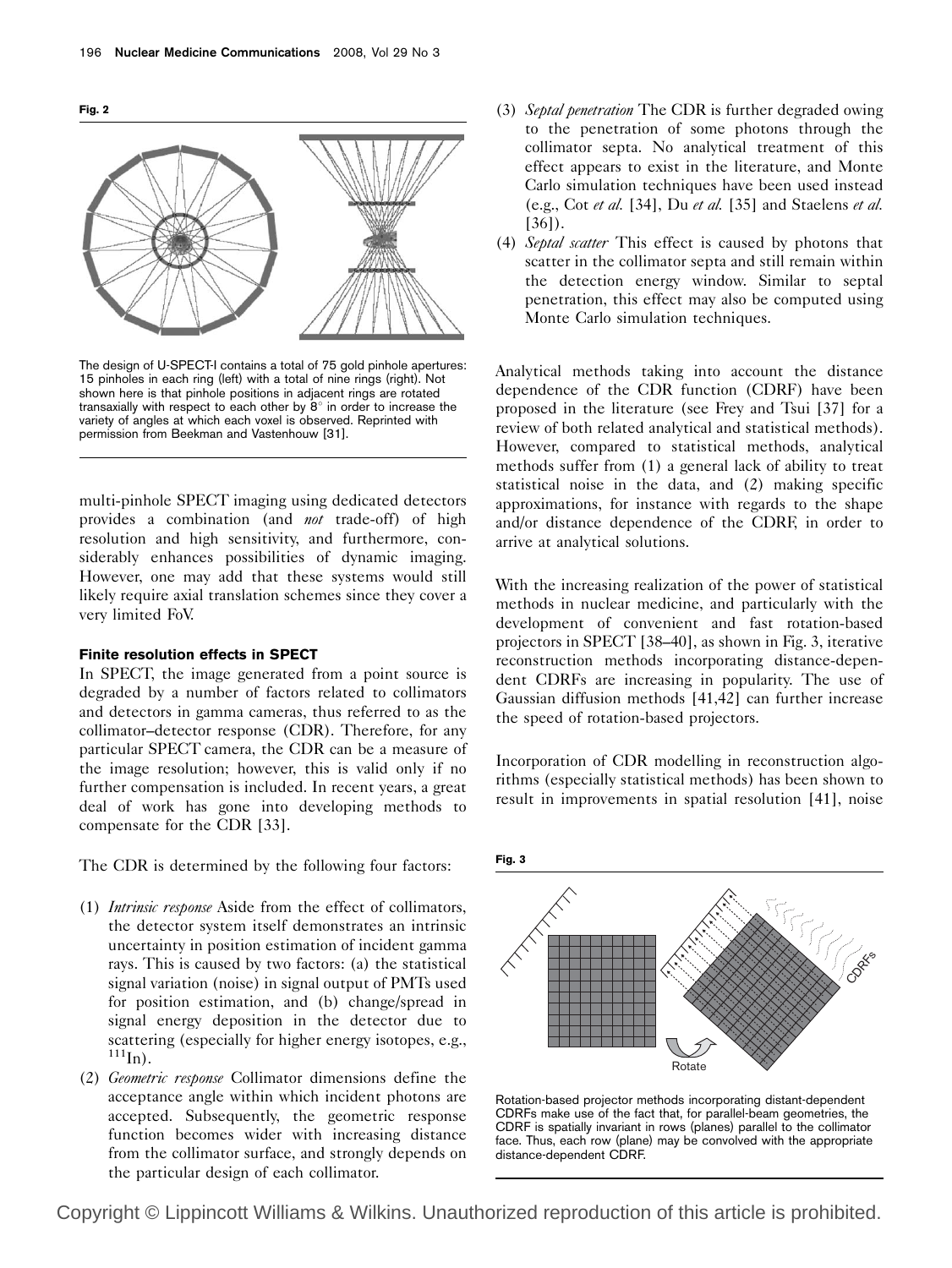[43], and more importantly in *task-based* measures of image-quality: e.g., improved uniformity in the myocardial wall as well as improved estimates of wall thickness [44], improved myocardial defect detection using both simulated [45,46] and clinical data [47], as well as improved performance for tumour detection and localization [48].

#### Finite resolution effects in PET

In PET imaging, three factors contribute to degradation of resolution in the reconstructed images: detectorrelated effects, photon non-collinearity and positron range. Detector-related effects (which in PET are due to (1) the width of scintillation crystals, (2) inter-crystal scattering, and (3) inter-crystal penetration) are continually improving with advances in technology and algorithmic developments, and similar to CDR compensation in SPECT, may be modelled in the reconstruction task to further improve reconstructed resolution [49,50] (the recent high definition 'HD-PET' development introduced by Siemens Medical Solutions relies on this kind of improved system modelling to deliver outstanding improvements in image quality [51]). In what follows, we elaborate the remaining two inherent resolution-degrading factors in PET: photon non-collinearity and positron range.

#### Photon non-collinearity

Since the net momentum for an emitted positron, and the electron with which it annihilates, can be non-zero, this results in deviations from  $180^{\circ}$  between the trajectories of the two emitted photons (due to conservation of momentum) as shown in Fig. 4 [52,53]. This deviation is around  $0.25^{\circ}$  FWHM, and the corresponding resolution blurring depends on detector separation (or ring diameter),  $D$ , and is approximately given by:

FWHM  $\approx \left(0.25 \times \frac{\pi}{18}\right)$ 

That is,

$$
\text{FWHM} \approx 0.0022 \times D \tag{3}
$$

180  $\int_{\Omega}$   $\pi \wedge D$ 

 $\frac{2}{2}$  (2)

Therefore one expects  $\sim$  1.54–1.76 mm FWHM blurring for a typical whole-body scanner  $(D \sim 70$ –80 cm), whereas this blurring may be much reduced for animal scanners (e.g., only 0.17 mm for  $D \sim 8$  cm). A more extensive analysis of the effect of annihilation photons noncollinearity and depth of interaction on spatial resolution in PET are given by Sanchez-Crespo and Larsson [54].

#### Positron range

Emitted positrons travel a certain distance, on average, in the surrounding medium before they can reach thermal energies in order to be annihilated. This distance is referred to as the positron range (Fig. 4). Different





Depiction of the finite positron range and the non-collinearity of the annihilation photons inherent to the positron–electron annihilation process which give rise to an inherent positional inaccuracy not present on conventional SPECT. Positron range and angle are to a great extent exaggerated; distribution of angles around  $180^\circ$  is Gaussian, with a standard deviation equal to 0.25°.

positron-emitting isotopes exhibit distinct energy distributions, and therefore also exhibit different positron range values. An extensive analysis of positron range distributions for different materials and their impact on the spatial resolution of PET scanners is given by Shibuya et al. [53], Levin and Hoffman [55], Sanchez-Crespo et al. [56] and Palmer *et al.* [57].

Traditionally, positron range has been viewed as a purely resolution-limiting factor. However, there are two additional approaches (one hardware-based and the other software-based) that can be used to reduce this effect.

Effect of magnetic fields Simulations [58,59] as well as experiments [60,61] have verified the possibility of improving PET scanner resolution by application of a strong magnetic field, which is known to reduce the positron range. It must be noted that this effect is most significant: (1) at field strengths of  $\sim$  5 T or more; (2) for high-energy positron-emitting radionuclides, e.g., <sup>68</sup>Ga and 82Rb. This is one of the advantages of designing PET detectors compatible with MRI/NMR systems. However, there are many other more important motivations for implementation of such combined/simultaneous systems including: (1) to reduce inaccuracies of registration between functional and anatomical images (e.g., avoiding problems of subject movement and any deformation of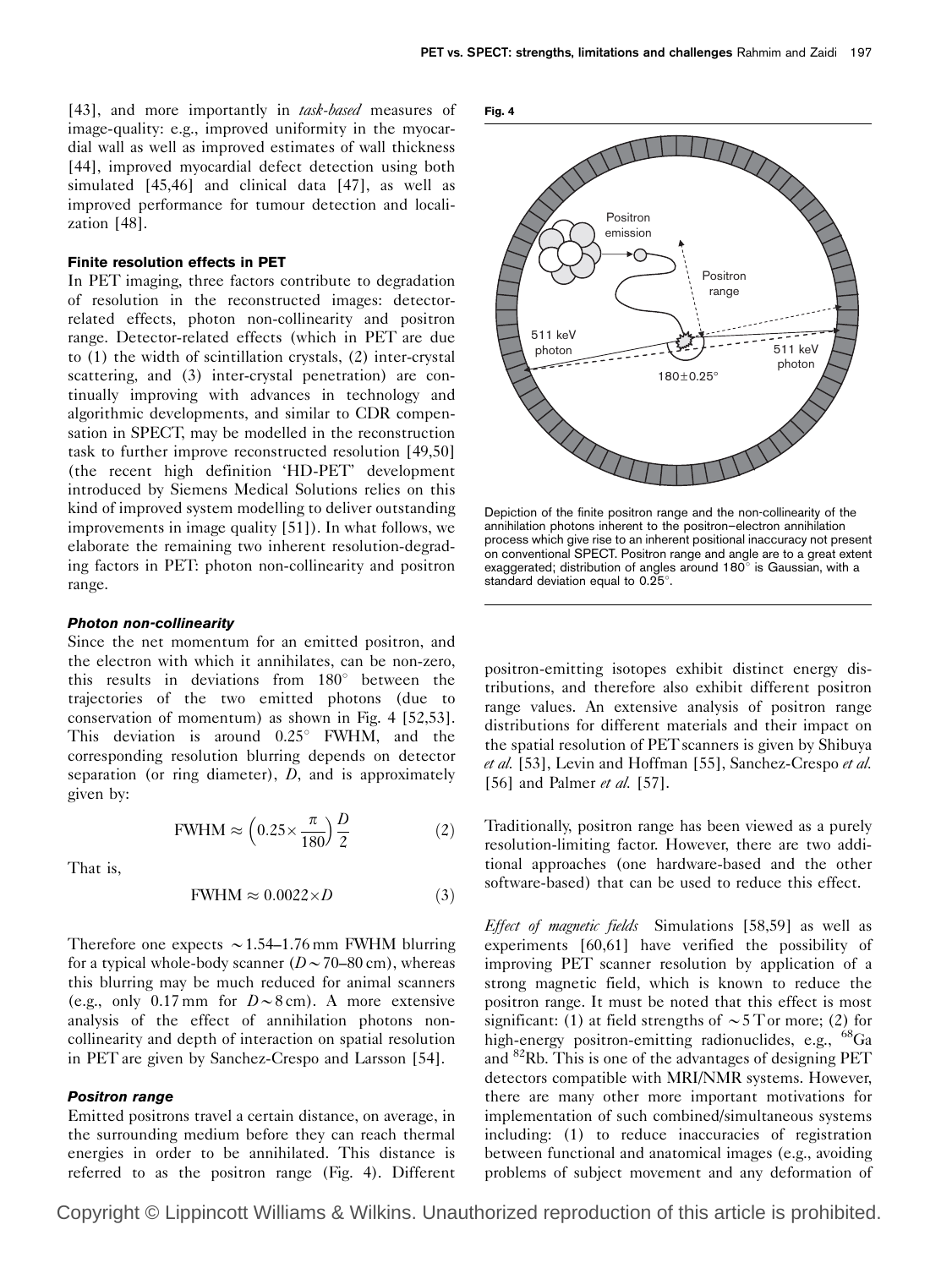organs in-between scans); (2) to perform functional MRI (fMRI) and PET in exactly the same environment (e.g., for cross-validation); and (3) similarly to provide temporal correlation for PET and NMR spectroscopy as a potentially very powerful technique [62,63]. Furthermore, patient motion may be potentially monitored using MRI, and subsequently incorporated into PET image reconstruction. If successfully implemented in clinical environments, this technology might replace combined PET/CT in the future [64,65].

However, when employing lower-energy positronemitting radionuclides such as  $^{18}$ F or  $^{11}$ C, simulations/ experiments with typical human PET scanners (resolutions of  $\sim$ 3 mm or higher) have indicated that improvements in resolution will not to be significant [59,61]. For such radionuclides, this effect may only become noticeable for small animal scanners and remains to be demonstrated. The reason is that, in addition to having smaller detectors, the effect of photon non-collinearity is also small in animal PET scanners (see Equation 3), and therefore reductions in positron range will more readily affect overall scanner resolution.

Modelling into the reconstruction task Positron range (and photon non-collinearity) are conventionally not discussed as physical phenomenon that can be corrected for; rather, they are often seen as limitations of PET imaging. However, with the arrival of statistical reconstruction algorithms (and the concept of the system matrix) [29,66], even though it is not possible to determine these effects for each particular detected event, it is possible to calculate and incorporate their probability distributions into the system matrix [67]. Such advanced modelling in turn can result in improvements in image resolution. It has also been suggested that this can improve the noise properties [68,69], as also shown in the case of incorporating collimator–detector response modelling in SPECT [43] (see Finite resolution effects in SPECT section).

# Results of improvements in PET technology

From the above observations, it is evident that improvements in PET technology as well as reconstruction algorithms will continue to yield further improvements in high-resolution PET imaging. Much worthwhile research efforts have been carried out in this field, particularly in the context of small animal PET imaging [70], resulting in reconstructed volumetric resolutions reaching  $\sim 1 \,\mu$ l (e.g., microPET Focus scanner [71]). As a last note, a very promising ongoing technological development is the use of avalanche photodiodes (APDs) whose compactness compared to bulky photomultiplier tubes (PMTs) offers new opportunities in high-resolution imaging (in addition to their high quantum efficiency, internal gain and insensitivity to magnetic fields, as well as the potential of these silicon-based detectors to be ultimately made very cheaply in high volumes) [62,72,73]. On the other hand, silicon photomultipliers (SiPMs), a finely pixelated APD operated in 'Geiger mode', became commercially available in the last 3 years [74] from several manufacturers such as Photonique (a distributor for CPTA, Russia), Hamamatsu (Japan) or SensL (Ireland). In contrast to APDs, this light readout technology presents a high signal amplification owing to their high internal gain combined with low noise behaviour. Even though current systems consist of first prototypes and it is potentially several years before cheap mass production is reachable, SiPMs are very promising candidates for use as photodetectors in PET and, especially, PET/MR [75].

# Temporal resolution

The ability to perform dynamic imaging in nuclear medicine is becoming increasingly important. This is because, in many cases, it is the change in the bio-distribution of radiopharmaceuticals within the body that offers the most information about the underlying physiological processes. This, in turn, brings in the concept of temporal resolution: how frequently (over a period of time) an imaging instrument is able to capture 'acceptable' images of an object in the FoV. Compared to spatial resolution, it is more difficult to precisely quantify temporal resolution. This depends on specifying what may or may not be considered as an 'acceptable' image of sufficient quality. The criteria of sufficient image quality are specific to the particular imaging task.

It must be noted that the temporal resolution has a dependence on the reconstruction algorithm being used. For instance, as noted in spatial resolution section, the use of advanced statistical reconstruction algorithms, e.g., modelling positron range (in PET) or collimator– detector response (in SPECT), can improve image quality (e.g., both spatial resolution and signal-tonoise ratios), thus improving the temporal resolution. As noted in Coincidence detection in PET section, the temporal resolution is also very closely related to the sensitivity of the imaging system. In this sense, PET imaging has an intrinsic advantage over SPECT for dynamic studies.

# Dynamic SPECT

In SPECT (without having assumptions about image dynamics), it is necessary to perform complete angle tomography via camera rotations for each dynamic frame, which limits how fast each frame may be acquired (an exception to this is stationary multi-pinhole SPECT used in animal imaging, as discussed in Pinhole SPECT section, which does not involve camera rotations, though it covers a limited FoV). Even when using very fast rotation acquisitions (down to even 5 s per rotation with a three-head camera), the acquisitions at each position will provide very low statistics.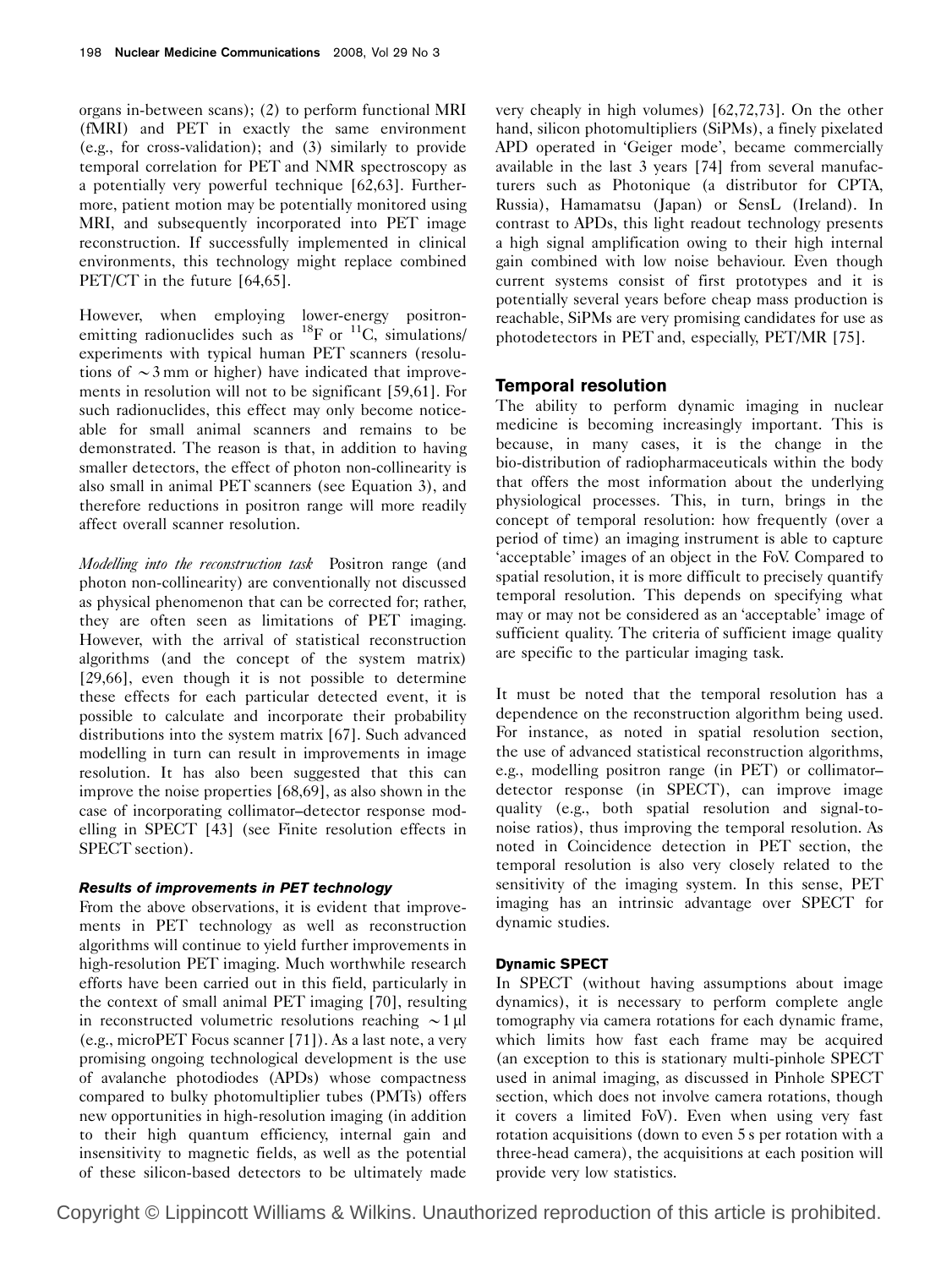An alternative approach in SPECT is to perform slow camera rotations (e.g., a single rotation for the entire study) while making assumptions about image dynamics. For instance, in fatty acid myocardial viability studies, it has been assumed that the activity  $\lambda_j(t)$  of the *j*-th position (voxel) of the heart at time  $t$  may be modelled as:

$$
\lambda_j(t) = A_j \exp(-a_j t) + B_j \exp(-b_j t) + C_j \tag{4}
$$

where the above-mentioned approach would involve estimating the five kinetic parameters  $A_j$ ,  $B_j$ ,  $C_j$ ,  $a_j$  and  $b_i$  directly from the measured data [76] (also consult Kadrmas and Gullberg [77] for a list of references using this type of approach).

Other investigators [78,79] have instead approached this problem without making strict assumptions about the functional behaviour of the tracer over time (i.e., unlike Equation 4) and instead have made the minimal assumption that the activity at each voxel  $j$  does not increase with time. A more flexible scenario is considered by Farncombe et al. [80] in which organ uptake (i.e., increasing activity) is allowed at the beginning. While such methods provide less restriction, the problem with not making implicit kinetic model assumptions can be shown in the following example. For a typical image slice of size  $64 \times 64$  reconstructed into 16 dynamic frames from data acquired over 64 projections (each with 64 bins), this last approach requires using  $64 \times 64$  measurements to estimate  $16 \times 64 \times 64$  unknowns (i.e., activity of each voxel at each frame), which is highly underestimated. On the other hand, using the direct parameter estimation model above (e.g., Equation 4 which contains five parameters to be estimated for each voxel),  $5 \times 64 \times 64$ unknowns need to be estimated.

An alternative, more natural approach to dynamic SPECT involves the use of 4-D maximum a posteriori (MAP) reconstruction algorithms in which the behaviour of each voxel in time is encouraged to conform to a compartmental model [77]. In the above-referenced work, the kinetic parameters are updated after every iteration of the reconstruction algorithm. A good review of MAP regularization can be found in Qi and Leahy [66]. The interested reader may also consult Rahmim et al. [81] for detailed discussion of 4-D MAP image reconstructions. It must be noted, that this reference discusses the different context of 4-D reconstruction of cardiac/respiratory-gated data. In such a context, 4-D MAP approaches are used to encourage the behaviour of each voxel to conform to the measured or modelled cardiac/respiratory motion.

#### Dynamic PET

Dynamic PET imaging does not encounter the abovementioned complications with dynamic SPECT. A general approach to dynamic PET imaging consists of independently reconstructing tomographic data obtained within each dynamic frame (e.g., Rahmim et al. [82]).

Nevertheless, recent work has indicated that the availability of a list-mode acquisition capability in modern PET scanners in which the time of detection for each event is also stored can be used to further improve temporal resolution. This is because conventional dynamic PET reconstruction methods assume the activity to be constant within each frame. Instead, new approaches make use of temporal basis functions to allow the activity in each voxel to be represented continuously over time [83–85]. Next, the coefficients of the basis functions are estimated making collective use of the entire dataset and the individual times of arrival for each event (this is an example of 4-D PET reconstruction).

Another interesting application of PET is in dynamic cardiac imaging. As an example,  $^{13}$ N-labelled ammonia ( 13NH3) can be used for the measurement of myocardial blood flow which makes it possible to measure blood flow at the level of micro-circulation. At the same time, measurement of myocardial wall motion can be used to assess the global function of the heart through the ejection fraction. These tasks can be performed by introduction of dynamic frames each of which is cardiac gated (which has the additional advantage of reducing cardiac motion artefacts). It is worth noting that in this context, temporal resolution may be further improved by truly 5-D  $[3-D$  (spatial information) + 1-D (time) + 1-D (ECG signal)] reconstruction algorithms which make use of the list-mode data and continuous temporal representation of activities in the voxels, across the frames and the gates [86].

# Attenuation correction

Photon attenuation refers to the property of emitted radiation to interact with tissue and other materials as it passes through the body. For photon energies encountered in nuclear medicine  $(68-80 \,\text{keV})$  for <sup>201</sup>T1 to 511 keV for positron emitters), photons can undergo photoelectric interactions (though negligible at 511 keV) as well as scattering. Mathematically, the surviving probability of radiation (i.e., not being attenuated) along a path L through an attenuating object can be expressed as:

$$
P_L = \exp\left[-\int\limits_L \mu(x) \mathrm{d}\vec{x}\right] \tag{5}
$$

where  $P_L$  is the survival probability; the parameter  $\mu$  is referred to as the linear attenuation coefficient, which is an energy- and tissue-dependent measure of photon attenuation; and  $\vec{x}$  is the line along which the line of response (LOR) is located and thus along which the  $\mu$ integral is taken.

The critical observation is that in PET, the path length, L, represents the line of response (LOR) along which the dually emitted photons travel, and therefore attenuation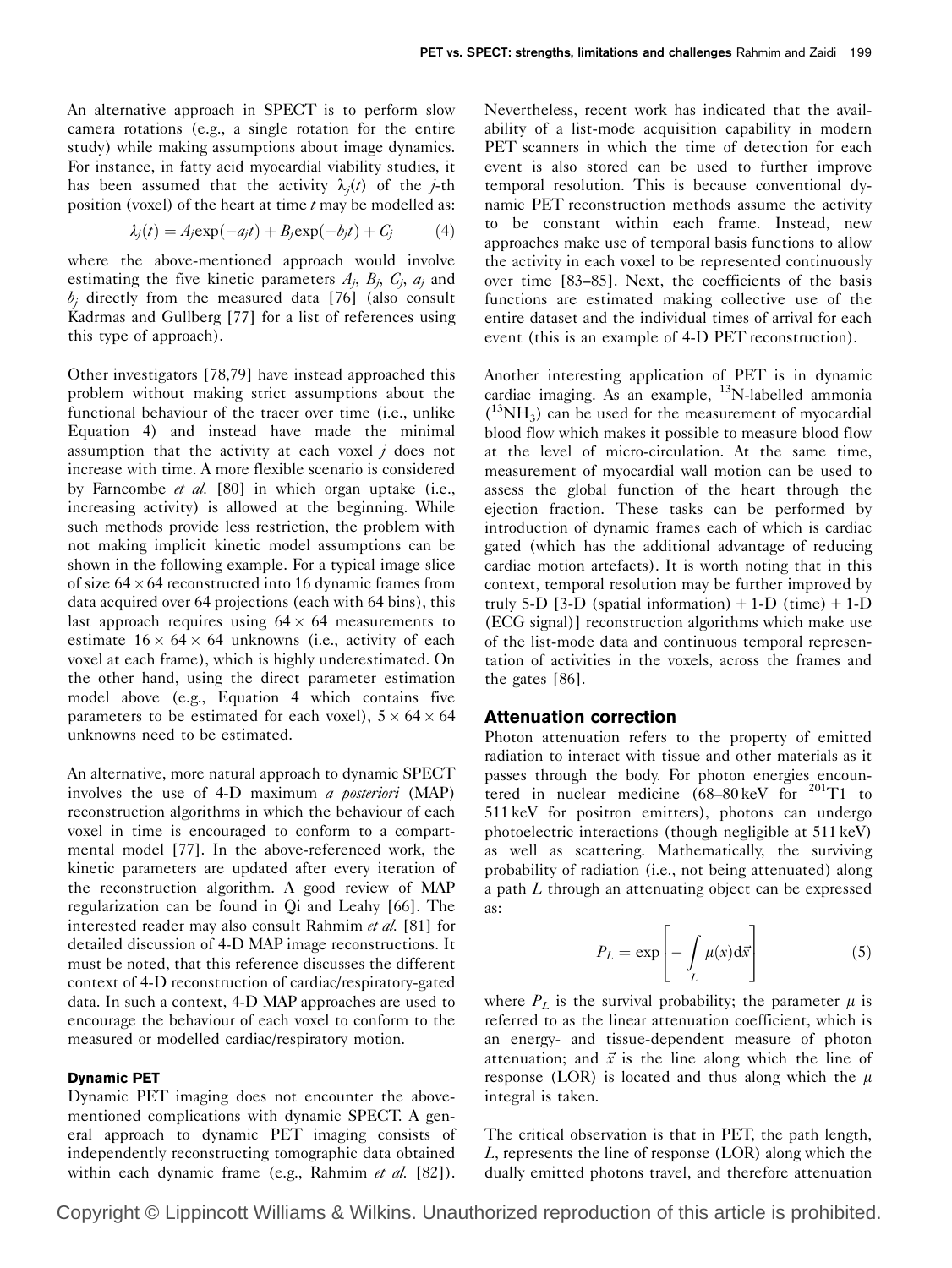is *independent* of the point of origin along the LOR, whereas in SPECT, due to its single-photon emission nature, attenuation changes depending on the point of emission. The task of attenuation correction in PET is therefore more straightforward. A number of approaches have been proposed [7], most common of which include incorporation of the measured attenuation factors for each LOR as (1) pre-correction factors in the measured data or as (2) multiplicative factors inside the system matrix of the image reconstruction task.

What we wish to emphasize in this section is that attenuation correction in SPECT is not a limitation, rather it is simply more challenging to address. In the past, due to weak hardware/software implementations (as well as a desire to minimize time and expense costs), attenuation correction has not been widely performed in SPECT. However, the importance of attenuation correction in SPECT is becoming increasingly realized [87–89]. Since the thickness of tissue varies for different regions of the patient's anatomy, errors introduced by lack of attenuation correction will also vary regionally (e.g., a lesion located deep within the body will produce a more highly attenuated signal compared to a superficial lesion; also, for instance, in myocardial perfusion imaging, softtissue attenuation due to the diaphragm or breast tissue can cause false positive defects). As such, it has become widely accepted that artefact-free, quantitatively accurate SPECT imaging may only be performed by including attenuation correction in the long chain of data processing techniques. The introduction of SPECT/CT scanners has served as a convenient and fast solution to measurement of the transmission data using X-rays [90]. However, effects such as respiratory-induced misregistration of the emission and transmission data [91–95], truncation artefacts owing to discrepancy between fields of view in a dual-modality system [96–99], the presence of oral and intravenous contrast medium [100–110], artefacts due to metallic implants [111–117], beamhardening artefacts caused by the polychromatic nature of CT X-rays [118,119], X-ray scatter in CT images for future generation cone-beam geometries [120–122], and other CT artefacts from any source, need to be carefully considered.

In the past, for applications employing attenuation correction in SPECT, the 'multiplicative Chang technique' [123] (as well as its iterative versions) had been mostly used; however, these techniques are based on the assumption of uniformly attenuating medium. On the other hand, statistical reconstruction algorithms have a special ability to model (and compensate) for the presence of uniform or non-uniform attenuation in the detection process (e.g., the attenuated projector–backprojector pair as described by Gullberg et al. [124]). With the increasing realization of the importance [43] and convenience of compensation for both the CDR function as well as non-uniform attenuation (particularly using convenient rotation-based projectors [38–40] as elaborated in Finite resolution effects in SPECT section), the incorporation of attenuation compensation in statistical reconstruction methods are finally moving towards wide acceptance by the SPECT community [7].

# Random coincidences in PET

The technique of coincidence detection used in PET has a complication (not present in SPECT) in that two annihilation photons that are detected/accepted within the same coincidence timing window, may not have originated from the same event. The direct consequence is that an incorrect LOR is assigned to two simultaneous annihilation photons whose pairs, for example, exit the scanner undetected. Alternatively, the other pairs could also have not been detected due to being scattered out of the field of view (i.e., attenuated) or simply passed through the scanner undetected (detectors are not 100% efficient). Mathematically, the rate of random coincidences along such an LOR connecting two detectors i and  $j$  is given by:

$$
R = 2\tau S_i S_j \tag{6}
$$

where  $\tau$  is the coincidence timing window, and  $S_i$  and  $S_j$ refer to the singles rates at the two detectors.

Correction for random coincidences (randoms) is the subject of ongoing research in PET imaging. Rahmim et al. [82] have included an elaborate review of relevant techniques (particularly in the context of statistical image reconstruction). The conventional approach has been to subtract a (noisy, Poisson distributed) estimate of the randoms (obtained using the delayed-coincidence technique) from the measured coincidences. There are, however, two issues with this approach: (1) even though this approach corrects for randoms on the average, it increases the noise in the data; (2) data corrected in this way are no longer Poisson distributed (a subtraction of Poisson variables results in a variable that is no longer Poisson distributed unlike addition), while most existing statistical image reconstruction algorithms assume Poisson distribution of the data [125].

Alternatively, to avoid the above two issues, it is possible to follow an approach in which an averaged (i.e., nonnoisy) estimate of the random rates along each LOR are included in the image reconstruction task [82]. The random rates estimates, required in this approach, can be calculated using (1) singles measurements at the detectors [126] to calculate the expected randoms contribution according to Equation 6, or (2) variance reduction (smoothing) of the measured noisy (delayed coincidence) estimates of randoms [127–129].

Defining  $T$  and  $R$  as the number of true and random coincidences detected in a scan, and using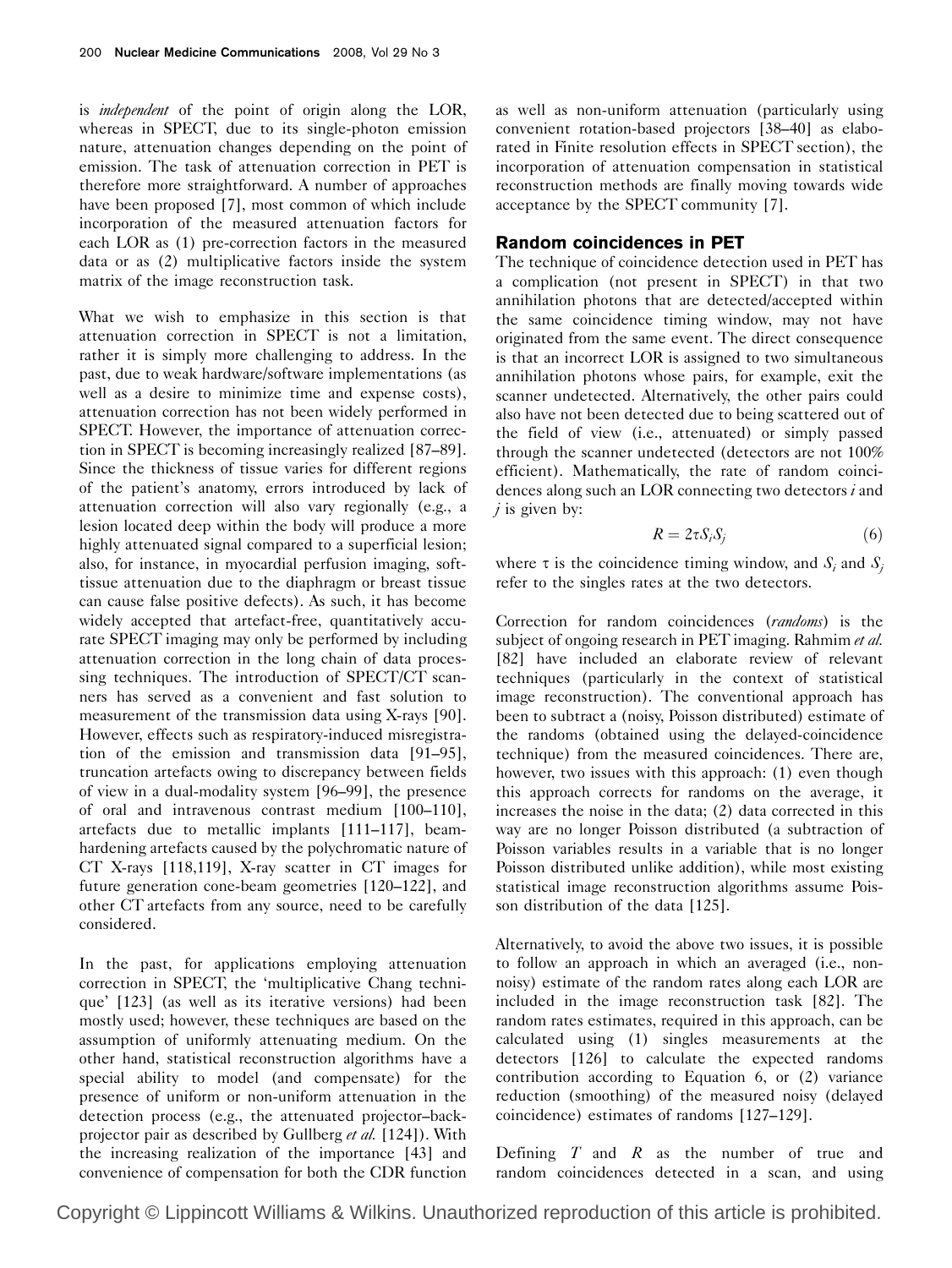Poisson-statistics arguments (while neglecting scattered events), it can be shown that the SNR in the data is given by:

$$
SNR = \frac{T}{\sqrt{T + 2R}}\tag{7}
$$

when using a delayed-coincidence subtraction technique, while it improves (increases) to:

$$
SNR = \frac{T}{\sqrt{T+R}}\tag{8}
$$

when using the alternative approaches discussed above. Considering Equation 8, we note that while in PET, random rates are of the same approximate order as the true rates  $R \sim T$ ), in SPECT random coincidences do not exist  $R = 0$ ; however, since  $T(PET) \gg T(SPECT)$ , it follows that SNRs are still considerably greater in PET compared to SPECT imaging [130].

It must further be noted that the development of fast (and at the same time high light output) scintillators such as lutetium oxyorthosilicate (LSO) and lutetium yttrium oxyorthosilicate (LYSO) and LaBr<sub>3</sub> have allowed the coincidence timing window  $\tau$  to be noticeably reduced (2–4 ns) compared to typical values ( $\sim$ 10– 12 ns) achieved with conventional bismuth germanate (BGO) scanners [131,132]. Considering Equation 6, this improvement can be seen to reduce the random rates, and thus to further improve count-rate performance of PET scanners (as a side note: LSO, in fact, has the potential of exhibiting a timing FWHM resolution of  $< 0.5$  ns, which is a very important consideration in timeof-flight PET; see Time-of-flight detection in PET section).

Therefore, as a final note in this section, consideration of fast scintillators in PET, as well as careful estimations of random coincidences and their inclusion in appropriate image reconstruction algorithms can result in successful removal of bias in the images while also minimizing degradation/noise amplification in the PET data.

## Time-of-flight detection in PET

An additional improvement in the quality of PET images may be made making use of the dual nature of emitted annihilation photons. Time-of-flight (ToF) PET is based on the observation that by measuring the difference of the arrival times of the 511 keV photons, a PET camera could restrict the position of the positron emission to a subsection of the line segment joining the detector pair. This is shown in Fig. 5.

It had been known since the early 1980s that PET scanners capable of encoding ToF information would potentially reduce the statistical noise variance in PET reconstruction [133,134]. However, technological difficulties (slow electronics and the need for fast and at the



With conventional reconstruction (top) voxels along the LOR are incremented regardless of position along the LOR. With TOF reconstruction (bottom), each voxel is incremented by the probability (as measured by the TOF measurement) that the source originated at that voxel.

same time effectively absorbing scintillators), had limited development of ToF PET until recently. With the continuous improvements in the technology of PET imaging (e.g., faster electronics), and especially since the discovery of the scintillator LSO, ToF PET was recently actively reconsidered [132,135,136] leading to the development of the first commercial scanner by one manufacturer [137].

ToF PET, especially in whole-body scanning, has been shown to considerably improve image noise behaviour compared to conventional schemes in which ToF information is not incorporated. The reduction factor, f, in the noise variance for a ToF system capable of a timing resolution of  $\Delta t$  is given by [132]:

$$
f \approx \frac{2D}{c\Delta t} \tag{9}
$$

where  $D$  is the size of the emission source, and  $c$  is the speed of light. The elegant study by Conti [138] should be consulted for a more detailed consideration of the effects of random coincidences and scattered events). In fact, optimum  $\Delta t$  values down to  $\sim$  300 ps and  $\sim$  200 ps have been measured for LSO and LaBr<sub>3</sub>, both of which are very promising candidates for ToF PET. For a realistic  $\Delta t$  of  $\sim$  500 ps (expected for next-generation LSO-based scanners), the noise variance improvements will correspond to factors of  $\sim$  4.7 in whole-body ( $D \sim$ 35 cm) and  $\sim$  2.7 in brain (D $\sim$  20 cm) imaging.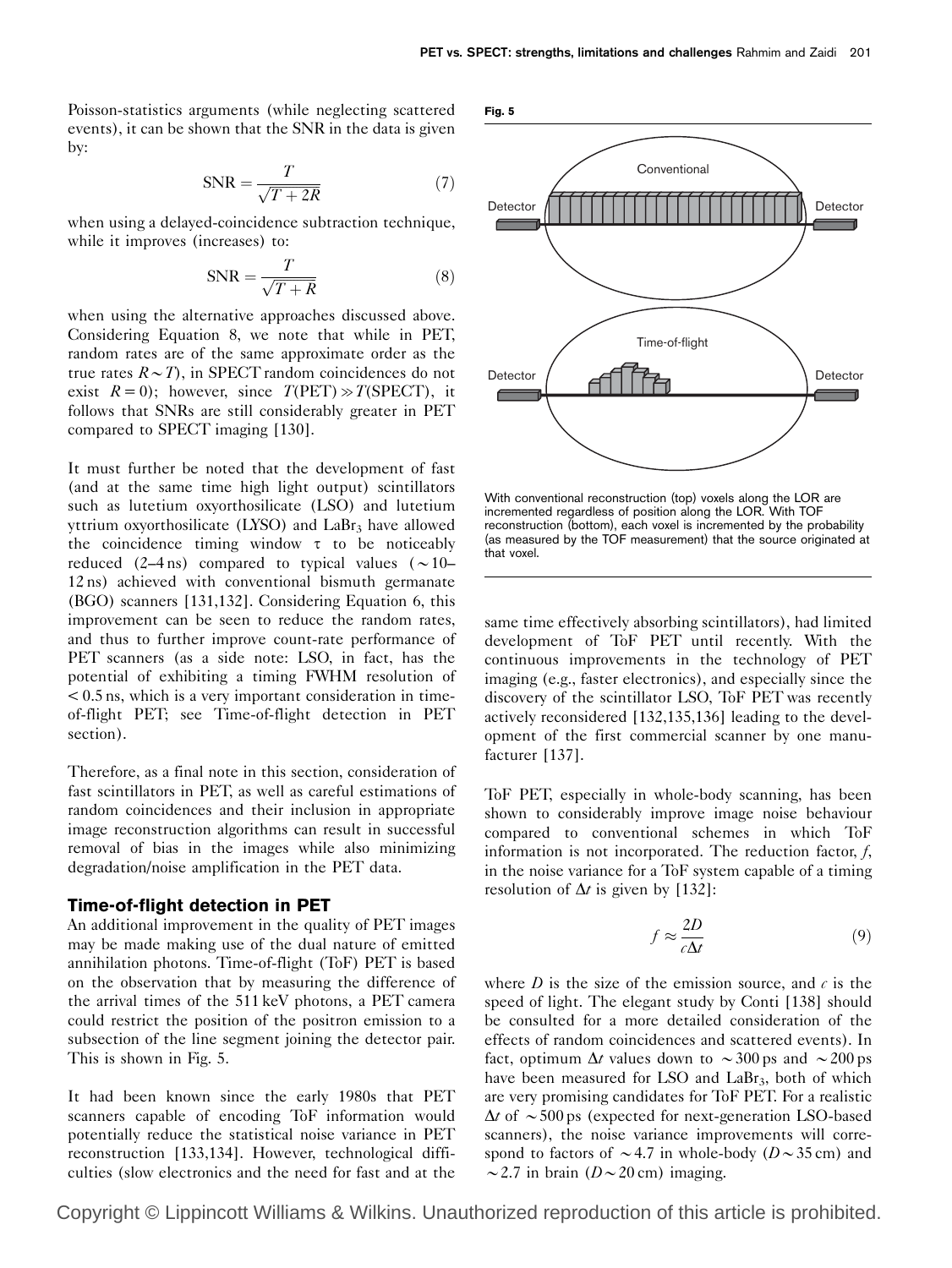# Dual-tracer SPECT imaging

Simultaneous dual-tracer imaging using SPECT is an area of increasing interest. The dual-tracer approach is difficult to perform in PET imaging due to all its radiotracers being of the same energy (511 keV) level (see following section), whereas multiple-energy windows can be used in SPECT for simultaneous imaging of radiotracers of different energies.

Examples of this include: (1)  $^{99m}$ Tc (140 keV) sestamibi stress and <sup>201</sup>Tl (75 keV/167 keV) rest myocardial perfusion imaging, and (2) simultaneous use of a  $\frac{99 \text{m}}{\text{C}}$  $(140 \,\text{keV})$  labelled perfusion agent and an  $^{123}$ I (159 keV) labelled neurotransmitter agent (with potential applications in diagnosis of neurodegenerative diseases, e.g., Parkinson's, Huntington's and Alzheimer's diseases).

The use of simultaneous acquisition reduces acquisition times and therefore patient discomfort and image artefacts due to patient motion. Another significant advantage is that the resulting images from the different tracers are perfectly registered in space and time.

A complication with dual-tracer imaging is the presence of crosstalk between the multiple energy windows. In the case of, for instance, imaging with  $^{99m}$ Tc (140 keV) and  $^{201}$ Tl (75 keV/167 keV), the lower-energy  $^{201}$ Tl energy window is contaminated by <sup>99m</sup>Tc photons scattered in the patient or collimator (referred to as down-scatter) as well as Pb X-rays generated by both scattered and unscattered <sup>99m</sup>Tc photons in the collimator. In addition, the 99mTc data are also contaminated by scattered ( $\sim$ 135 keV) and unscattered (167 keV) <sup>201</sup>Tl photons.

To address the above difficulties, current research has focussed on optimization of multiple energy-window acquisition parameters [139,140] as well as modelling of cross-talk effects (i.e., down-scatter and collimator X-ray generation) in the reconstruction task [141–143]. Combinations of these methods as well as detailed clinical evaluation are still required in order to make dual-tracer SPECT imaging an acceptable clinical protocol.

# Feasibility of dual-tracer PET imaging

Simultaneous dual-tracer imaging is extremely difficult to perform and is still in its infancy. The feasibility of fast scanning of multiple PET tracers using dynamic imaging techniques, where the signals from each tracer are separated based upon differences in tracer half-life, kinetics, and distribution has been investigated by Kadrmas and Rust in a well-designed study [144,145]. The single-tracer components can then be assessed through multivariate analysis tools such as principal component analysis (PCA). The preliminary results obtained using dynamic dual-tracer imaging with staggered injections appear to allow recovering overlapping signals through the use of information from kinetics and radioactive decay. In a follow-up study, the same group demonstrated that blood flow quantification can be achieved in only 20 min by the fast dual-tracer approach with accuracy similar to that of conventional separate rest and stress scans [146]. This field is now an area of active research [147,148] and to be successful, the approach deserves further research and development efforts and additional evaluation for potential clinical use.

Another potential application of rapid dual-tracer PET imaging would be to exploit its advantages to construct a patient-specific attenuation map on transmissionless PET scanning devices including combined PET/MR [64]. A combination of fluoride  $(^{18}F)$  PET for bone scanning with the tracer of interest  $(e.g., <sup>11</sup>C-methio$ nine) should allow scanning both tracers in a single acquisition. The bone scan could be used for accurate determination of the distribution of bony structures within the patient thus allowing to derive a non-uniform attenuation map in whole-body PET/MR studies.

# Other data corrections

In order to produce fully quantitative data, three other corrections need to be considered. The reader is referred elsewhere for elaborate reviews of these topics [81,149– 151]; here we briefly compare their applications in PET versus SPECT.

# Scatter correction

Scatter correction is one of the most important and at the same time most difficult corrections in nuclear medicine imaging. Scattered events can constitute 30–50% of all events in SPECT, 10–20% in 2-D PET and 40–60% in 3-D PET. The difficulty in scatter compensation is due to the fact that, in order to truly estimate the number of scattered events along each projection, the emission image needs to be known, which is the very aim of the reconstruction task. The reader is referred to Zaidi and Koral [149] for a thorough review of the various approaches.

An approach of increasing interest is the use of fast analytical [152–156] or Monte Carlo [157–160] based scatter calculations inside iterative reconstruction algorithms, such that the scatter estimate is updated at every step. However, it must be noted that due to the comparatively greater sizes of data in PET, most of the research performed in this field is related to SPECT imaging. Compression schemes are being developed to make the technique feasible even on high-resolution PET systems with large axial field of view [161].

#### Correction for partial volume effect

The partial volume effect (PVE) arises due to the limited spatial resolution in nuclear medicine imaging (and is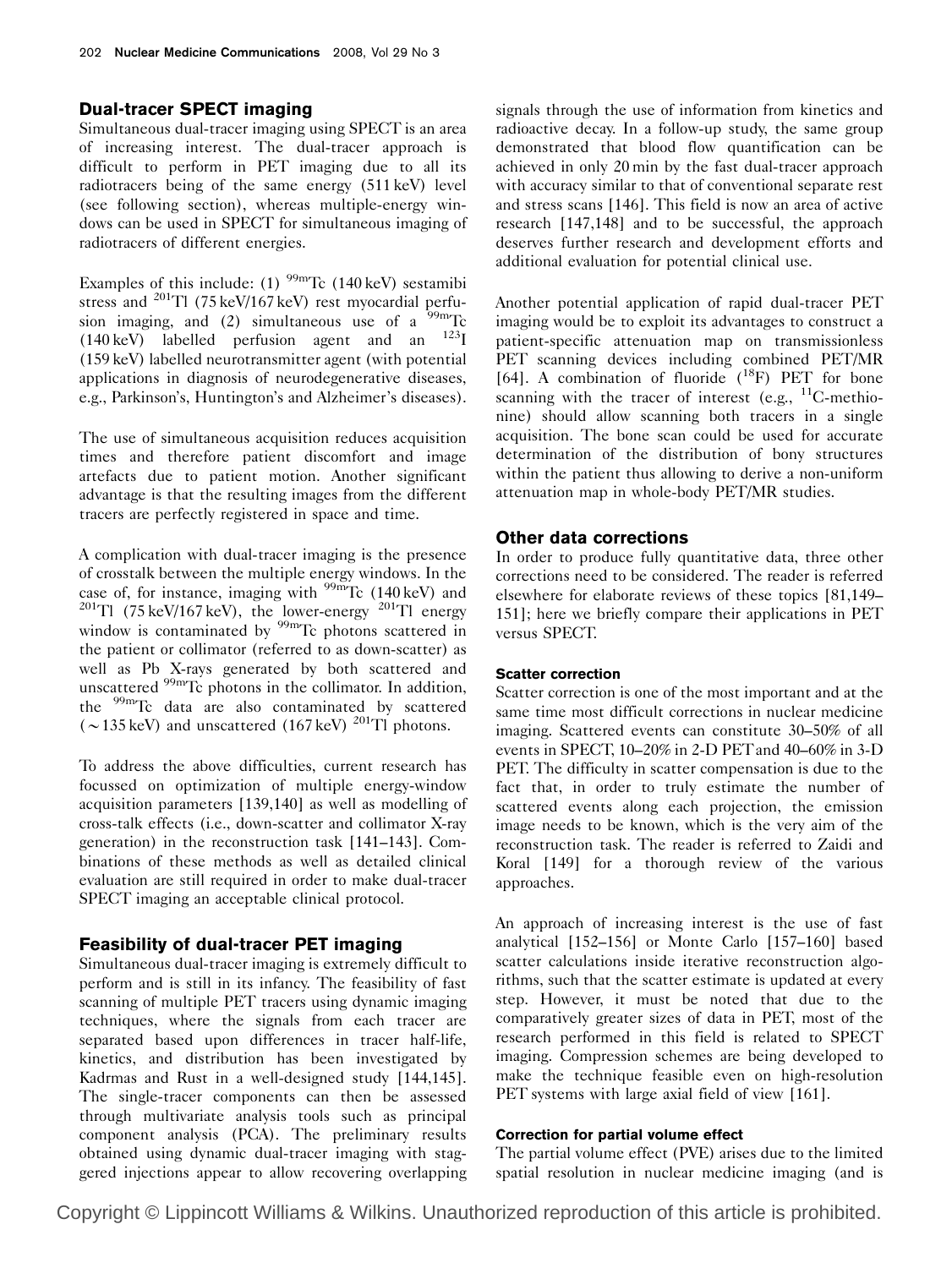relevant for 'small' regions with dimensions smaller than around two to three times the FWHM of the scanner resolution). It has been shown to result in large biases in the estimates of regional radioactivity concentrations. The reader is referred to Soret et al. [150] and Rousset et al. [151] for an elaborate review of this topic. The methods developed in this area are equally applicable in both PET and SPECT imaging, and require, for best performance, access to anatomical images (CTor MRI) of the subjects.

#### Motion compensation

The majority of motion-compensation methods (imagebased and projection-based) are equally applicable in both PET and SPECT [162]. These have been reviewed, for rigid, cardiac and respiratory motions, in Rahmim et al. [81]. There are, however, two potential differences between the two modalities in the context of motion compensation: (1) in SPECT, there exists a correlation between projection angle and time (therefore motion); this time dependence may be potentially used in the motion compensation task [163]; and (2) the enormous size of PET data can cause difficulties for demanding motion compensation methods. Subsequently, accurate and at the same time fast methods are needed in PET (see Rahmim et al. [81] for details).

#### Conclusions and future directions

The present paper has attempted to summarize important themes of ongoing hardware and software advancements for the two major imaging modalities in molecular imaging. In the context of PET imaging, the coincidence-detection method is viewed as a very powerful method, considerably enhancing sensitivity and dynamic-imaging capabilities of PET. Furthermore, use of very short half-life tracers (e.g., 82Rb) injected at very high activities, as well as the introduction of increasingly fast scintillators technology (particularly for LSO), which in turn has allowed reduction of random coincidences and introduced the possibility of time-offlight PET are expected to further contribute to highsensitivity imaging capabilities of PET. Improvements in PET technology (e.g., detector design), modelling of finite resolution effects in PET image reconstruction, as well as the potential of applying magnetic fields on simultaneous PET/MR systems (expected to reduce positron range for high-energy positron-emitting radionuclides) are also seen as areas of ongoing research attempting to improve resolution limitations in PET.

In SPECT, the use of specialized collimators (e.g., slanthole) is viewed as a technique for improving sensitivity without degrading image resolution. Furthermore, pinhole SPECT technology is seen as an area of intense recent interest, particularly due to its ability to enhance resolution capabilities in SPECT (to sub-millimetre range) and to offer the possibility of stationary small animal SPECT imaging. Incorporation of non-uniform attenuation in SPECT as well as collimator–detector response and scatter modelling into statistical iterative image reconstruction algorithms was also seen as an area of considerable potential towards artefact-free, quantitative SPECT imaging. Various issues related to temporal resolution (and dynamic imaging capabilities) in SPECT and PET were also discussed. In particular, it was seen that use of suitable (4-D and 5-D) reconstruction algorithms could further enhance temporal resolution capabilities of these imaging modalities. Finally, it should be stressed that existing PET and SPECT technologies in the field can (greatly) benefit from improvements in image reconstruction software, and from the potential of dual-tracer imaging as well as the use of specialized collimators in the case of SPECT.

An important issue related to dual-modality imaging is worth mentioning when putting SPECT and PET modalities into perspective. PET/CT has received wide clinical acceptance and already had a valuable outcome on clinical oncology practice and cancer treatment. This has encouraged scanner manufacturers to replace standalone PET scanners with combined PET/CT units. Although the number of installed SPECT/CT systems continues to increase at a healthy pace, the evolution of SPECT/CT did not follow the same trend. One of the main reasons for the slow acceptance of SPECT/CT compared to PET/ CT is the relative cost of SPECT and CT taking into account the low fraction of clinical indications where SPECT/CT is needed [164].

Given that the role of any molecular imaging technology is established with respect to benefits conveyed to patients, SPECT and PET will definitely maintain an exclusive standing in clinical diagnosis, assessment of response to treatment and delivery of targeted therapies, but their superior picomolar sensitivity is being challenged by competing technologies, such as those using ultra-small superparamagnetic contrast agents.

#### Acknowledgement

This work was supported by the Swiss National Science Foundation under grant SNSF 3152A0-102143.

#### References

- 1 Cherry S. In vivo molecular and genomic imaging: new challenges for imaging physics. Phys Med Biol 2004; 49:R13–R48.
- 2 Fullerton GD, Hazle JD. The development of technologies for molecular imaging should be driven principally by biological questions to be addressed rather than by simply modifying existing imaging technologies. For the proposition. Med Phys 2005; 32:1231–1233.
- 3 Maisey M. Is PET the future of nuclear medicine? Eur J Nucl Med Mol Imaging 2003; 30:1045–1046.
- 4 Bailey DL. Is PET the future of nuclear medicine? Eur J Nucl Med Mol Imaging 2003; 30:1047–1049.
- 5 Segall G. Assessment of myocardial viability by positron emission tomography. Nucl Med Commun 2002; 23:323–330.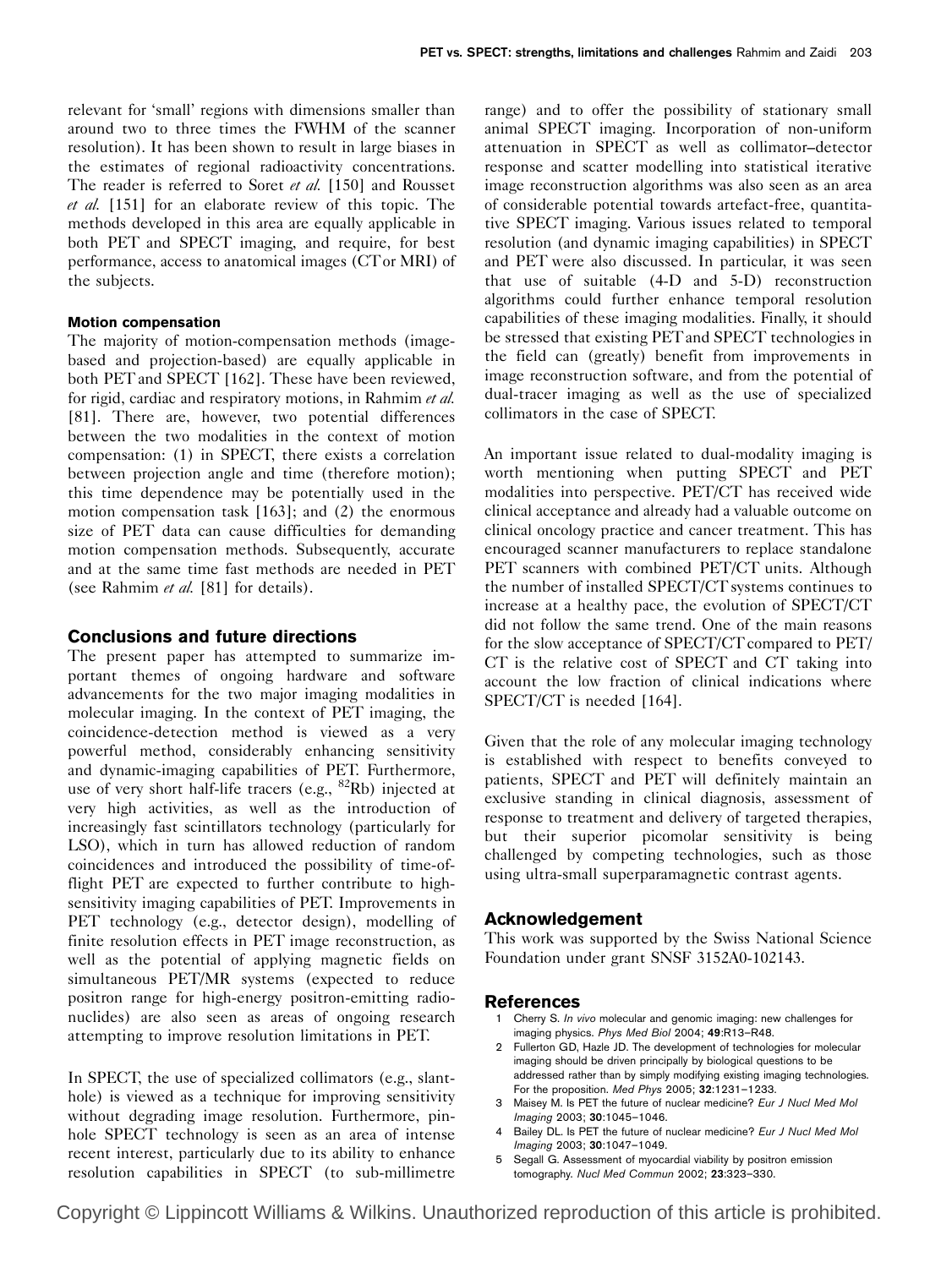- 6 Di Carli MF, Hachamovitch R. Should PET replace SPECT for evaluating CAD? The end of the beginning. J Nucl Cardiol 2006; 13:2–7.
- 7 Zaidi H, Hasegawa B. Attenuation correction strategies in emission tomography. In: Zaidi H, editor: Quantitative Analysis in Nuclear Medicine Imaging. New York: Springer; 2006. pp. 167–204.
- Madsen MT. Recent advances in SPECT imaging. J Nucl Med 2007; 48:661–673.
- 9 Meikle SR, Kench P, Kassiou M, Banati RB. Small animal SPECT and its place in the matrix of molecular imaging technologies. Phys Med Biol 2005; 50:R45–R61.
- 10 Lodge MA, Webb S, Flower MA, Binnie DM. A prototype rotating slat collimator for single photon emission computed tomography. IEEE Trans Med Imaging 1996; 15:500–511.
- Gagnon D, Zeng GL, Links JM, Griesmer JJ, Valentino FC. Design considerations for a new solid-state gamma-camera: SOLSTICE. Proc IEEE Nuclear Science Symposium and Medical Imaging Conference 2001; 2:1156–1160.
- 12 Zeng GL, Gagnon D. Image reconstruction algorithm for a spinning strip CZT SPECT camera with a parallel slat collimator and small pixels. Med Phys 2004; 31:3461–3473.
- 13 Vandenberghe S, Van Holen R, Staelens S, Lemahieu I. System characteristics of SPECT with a slat collimated strip detector. Phys Med Biol 2006; 51:391–405.
- 14 Jaszczak RJ, Greer KL, Coleman RE. SPECT using a specially designed cone beam collimator. J Nucl Med 1988; 29:1398–1405.
- Tsui BM, Gullberg GT. The geometric transfer function for cone and fan beam collimators. Phys Med Biol 1990; 35:81–93.
- 16 Clack R, Christian PE, Defrise M, Welch AE. Image reconstruction for a novel SPECT system with rotating slant-hole collimators. IEEE Conference Record Nuclear Science Symposium and Medical Imaging Conference 1994; 4:1948–1952.
- 17 Wagner JM, Noo F, Clackdoyle R. Exact inversion of the exponential x-ray transform for rotating slant-hole (RSH) SPECT. Phys Med Biol 2002; 47:2713–2726.
- 18 Kimiaei S, Ljungberg M, Larsson SA. Evaluation of optimally designed planar–concave collimators in single-photon emission tomography. Eur J Nucl Med 1997; 24:1398–1404.
- 19 Beekman FJ, Kamphuis C, Hutton BF, van Rijk PP. Half-fanbeam collimators combined with scanning point sources for simultaneous emissiontransmission imaging. J Nucl Med 1998; 39:1996–2003.
- 20 Formiconi AR. Geometrical response of multihole collimators. Phys Med Biol 1998; 43:3359–3379.
- 21 Beekman F, van der Have F. The pinhole: gateway to ultra-high-resolution three-dimensional radionuclide imaging. Eur J Nuc Med Mol Imaging 2007; 34:151–161.
- 22 Brzymialkiewicz CN, Tornai MP, McKinley RL, Bowsher JE. Evaluation of fully 3-D emission mammotomography with a compact cadmium zinc telluride detector. IEEE Trans Med Imaging 2005; 24:868–877.
- 23 Liu C, Xu J, Tsui B. Development and evaluation of rotating multi-segment variable-angle slant-hole SPECT [Abstract]. J Nucl Med 2007; 48:161P.
- Strigl M, Martínez M-J, Zach C, Ziegler SI, Hahn K. Performance evaluation of the PET sub-systems of two PET/CT imagers according to NEMA standard NU 2-2001. Z Med Phys 2006; 16:83–91.
- 25 Stearns C. Estimating an acquisition-specific NEC curve for PET acquisitions. Records IEEE Nuclear Science Symposium and Medical Imaging Conference 2003; 4:2578–2580.
- 26 Stearns C. NEC and local image noise in PET imaging. Records IEEE Nuclear Science Symposium and Medical Imaging Conference 2004; 5:3106–3108.
- 27 Di Carli MF, Dorbala S, Meserve J, El Fakhri G, Sitek A, Moore SC. Clinical myocardial perfusion PET/CT. J Nucl Med 2007; 48:783–793.
- 28 Jadvar H, Strauss HW, Segall GM. SPECT and PET in the evaluation of coronary artery disease. Radiographics 1999; 19:915–926.
- 29 Reader A, Zaidi H. Advances in PET image reconstruction. PET Clinics 2007; 2:(in press).
- 30 Weber DA, Ivanovic M. Ultra-high-resolution imaging of small animals: implications for preclinical and research studies. J Nucl Cardiol 1999; 6:332–344.
- 31 Beekman FJ, Vastenhouw B. Design and simulation of a high-resolution stationary SPECT system for small animals. Phys Med Biol 2004; 49:4579–4592.
- 32 Vastenhouw B, Beekman F. Submillimeter total-body murine imaging with U-SPECT-I. J Nucl Med 2007; 48:487–493.
- 33 Frey EC, Tsui BM, Gullberg GT. Improved estimation of the detector response function for converging beam collimators. Phys Med Biol 1998; 43:941–950.
- 34 Cot A, Sempau J, Pareto D, Bullich S, Pavia J, Calvino F, et al. Evaluation of the geometric, scatter, and septal penetration components in fan-beam collimators using Monte Carlo simulation. IEEE Trans Nucl Sci 2002; 49:12–16.
- 35 Du Y, Frey EC, Wang WT, Tocharoenchai C, Baird WH, Tsui BMW. Combination of MCNP and SimSET for Monte Carlo simulation of SPECT with medium- and high-energy photons. IEEE Trans Nucl Sci 2002; 49:668–674.
- 36 Staelens S, de Wit T, Beekman F. Fast hybrid SPECT simulation including efficient septal penetration modelling (SP-PSF). Phys Med Biol 2007; 52:3027–3043.
- 37 Frey E, Tsui B. Collimator–detector response compensation in SPECT. In: Zaidi H, editor: Quantitative Analysis of Nuclear Medicine Images. New York: Springer; 2006. pp. 141–166.
- 38 McCarthy AW, Miller MI. Maximum-likelihood SPECT in clinical computation times using mesh-connected parallel computers. IEEE Trans Med Imaging 1991; 10:426–436.
- 39 Zeng GL, Gullberg GT. Frequency domain implementation of the threedimensional geometric point source correction in SPECT imaging. IEEE Trans Nucl Sci 1992; 39:1444–1453.
- 40 Feng B, Gifford HC, Beach RD, Boening G, Gennert MA, King MA. Use of three-dimensional Gaussian interpolation in the projector/backprojector pair of iterative reconstruction for compensation of known rigid-body motion in SPECT. IEEE Trans Med Imaging 2006; 25:838–844.
- Kohli V, King MA, Glick SJ, Pan TS. Comparison of frequency-distance relationship and Gaussian-diffusion-based methods of compensation for distance-dependent spatial resolution in SPECT imaging. Phys Med Biol 1998; 43:1025–1037.
- 42 Beekman FJ, Slijpen ETP, Niessen WJ. Supervised diffusion parameter selection for filtering SPECT brain images. Scale-Space Theory Comput Vis 1997; 1252:164–175.
- 43 Tsui BM, Frey EC, Zhao X, Lalush DS, Johnston RE, McCartney WH. The importance and implementation of accurate 3D compensation methods for quantitative SPECT. Phys Med Biol 1994; 39:509–530.
- 44 Kohli V, King MA, Pan T-S, Glick SJ. Compensation for distance-dependent resolution in cardiac-perfusion SPECT: impact on uniformity of wall counts and wall thickness. IEEE Trans Nucl Sci 1998; 45:1104-1110.
- 45 Sankaran S, Frey EC, Gilland KL, Tsui BM. Optimum compensation method and filter cutoff frequency in myocardial SPECT: a human observer study. J Nucl Med 2002; 43:432–438.
- 46 Frey EC, Gilland KL, Tsui BMW. Application of task-based measures of image quality to optimization and evaluation of three-dimensional reconstruction-based compensation methods in myocardial perfusion SPECT. IEEE Trans Med Imaging 2002; 21:1040–1050.
- Narayanan MV, King MA, Pretorius PH, Dahlberg ST, Spencer F, Simon E, et al. Human-observer receiver-operating-characteristic evaluation of attenuation, scatter, and resolution compensation strategies for Tc-99m myocardial perfusion imaging. J Nucl Med 2003; 44:1725–1734.
- 48 Gifford HC, King MA, Wells RG, Hawkins WG, Narayanan MV, Pretorius PH. LROC analysis of detector-response compensation in SPECT. IEEE Trans Med Imaging 2000; 19:463–473.
- 49 Mumcuoglu EU, Leahy RM, Cherry SR, Hoffman E. Accurate geometric and physical response modelling for statistical image reconstruction in high resolution PET. Conference Record IEEE Nuclear Science Symposium 1996; 3:1569–1573.
- 50 Selivanov VV, Picard Y, Cadorette J, Rodrigue S, Lecomte R. Detector response models for statistical iterative image reconstruction in high resolution PET. IEEE Trans Nucl Sci 2000; 47:1168–1175.
- 51 Panin VY, Kehren F, Michel C, Casey M. Fully 3-D PET reconstruction with system matrix derived from point source measurements. IEEE Trans Med Imaging 2006; 25:907–921.
- 52 Iwata K, Greaves RG, Surko CM. Gamma-ray spectra from positron annihilation on atoms and molecules. Phys Rev A 1997; 55:3586–3604.
- 53 Shibuya K, Yoshida E, Nishikido F, Suzuki T, Tsuda T, Inadama N, et al. Annihilation photon acollinearity in PET: volunteer and phantom FDG studies. Phys Med Biol 2007; 52:5249–5261.
- 54 Sanchez-Crespo A, Larsson SA. The influence of photon depth of interaction and non-collinear spread of annihilation photons on PET image spatial resolution. Eur J Nucl Med Mol Imaging 2006; 33:940–947.
- 55 Levin CS, Hoffman EJ. Calculation of positron range and its effect on the fundamental limit of positron emission tomography system spatial resolution. Phys Med Biol 1999; 44:781–799. Corrigendum: Phys Med Biol 2000; 45:559.
- 56 Sanchez-Crespo A, Andreo P, Larsson SA. Positron flight in human tissues and its influence on PET image spatial resolution. Eur J Nucl Med Mol Imaging 2004; 31:44–51.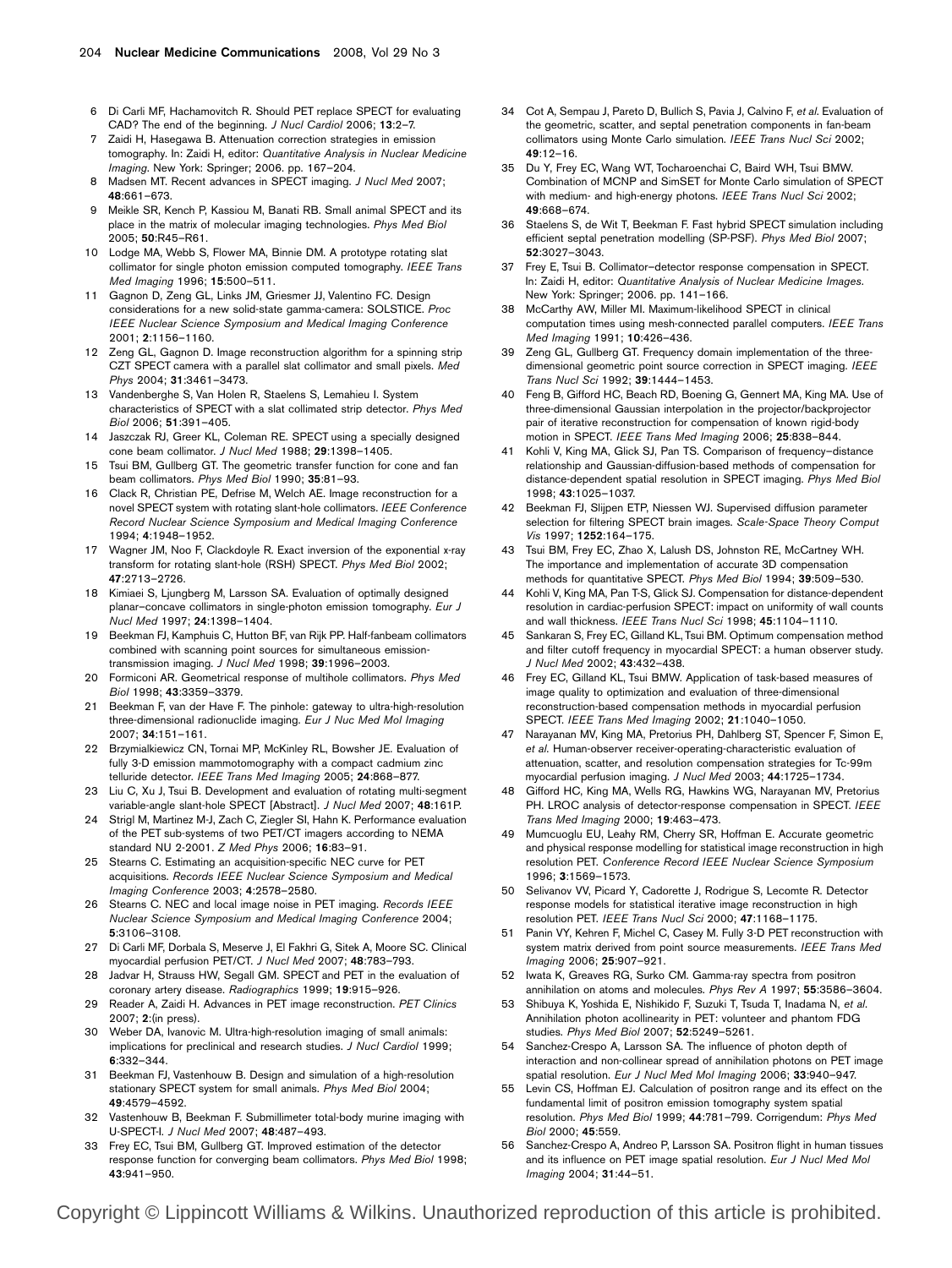- 57 Palmer MR, Zhu X, Parker JA. Modeling and simulation of positron range effects for high resolution PET imaging. IEEE Trans Nucl Sci 2005; 52:1391–1395.
- 58 Hammer BE, Christensen NL, Heil BG. Use of a magnetic field to increase the spatial resolution of positron emission tomography. Med Phys 1994; 21:1917–1920.
- 59 Raylman RR, Hammer BE, Christensen NL. Combined MRI-PET scanner: a Monte-Carlo evaluation of the improvements in PET resolution due to the effects of a static homogeneous magnetic field. IEEE Trans Nucl Sci 1996; 43:2406–2412.
- 60 Christensen NL, Hammer BE, Heil BG, Fetterly K. Positron emission tomography within a magnetic field using photomultiplier tubes and lightguides. Phys Med Biol 1995; 40:691–697.
- 61 Wirrwar A, Vosberg H, Herzog H, Halling H, Weber S, Muller-Gartner H-W. 4.5 tesla magnetic field reduces range of high-energy positrons – potential implications for positron emission tomography. IEEE Trans Nucl Sci 1997; 44:184–189.
- 62 Pichler BJ, Judenhofer MS, Catana C, Walton JH, Kneilling M, Nutt RE, et al. Performance test of an LSO-APD detector in a 7-T MRI scanner for simultaneous PET/MRI. J Nucl Med 2006; 47:639–647.
- 63 Cherry SR. The 2006 Henry N. Wagner lecture: Of mice and men (and positrons) – Advances in PET imaging technology. J Nucl Med 2006; 47:1735–1745.
- 64 Zaidi H. Is MRI-guided attenuation correction a viable option for dualmodality PET/MR imaging? Radiology 2007; 242:639–642.
- Zaidi H, Mawlawi O, Orton CG. Point/counterpoint. Simultaneous PET/MR will replace PET/CT as the molecular multimodality imaging platform of choice. Med Phys 2007; 34:1525–1528.
- 66 Qi J, Leahy RM. Iterative reconstruction techniques in emission computed tomography. Phys Med Biol 2006; 51:R541–R578.
- Reader AJ, Ally S, Bakatselos F, Manavaki R, Walledge R, Jeavons AP, et al. One-pass list-mode EM algorithm for high-resolution 3-D PET image reconstruction into large arrays. IEEE Trans Nucl Sci 2002; 49:693–699.
- 68 Rafecas M, Boning G, Pichler BJ, Lorenz E, Schwaiger M, Ziegler SI. Effect of noise in the probability matrix used for statistical reconstruction of PET data. IEEE Trans Nucl Sci 2004; 51:149-156.
- 69 Rahmim A, Cheng J-C, Sossi V. Improved noise propagation in statistical image reconstruction with resolution modeling. IEEE Nuclear Science Symposium Conference Record 2005; 5:2576–2578.
- 70 Tai YC, Laforest R. Instrumentation aspects of animal PET. Annu Rev Biomed Eng 2005; 7:255–285.
- 71 Tai YC, Ruangma A, Rowland D, Siegel S, Newport DF, Chow PL, et al. Performance evaluation of the microPET focus: a third-generation microPET scanner dedicated to animal imaging. J Nucl Med 2005; 46:455–463.
- 72 Shah KS, Grazioso R, Farrell R, Glodo J, McClish M, Entine G, et al. Position sensitive APDs for small animal PET imaging. IEEE Trans Nucl Sci 2004; 51:91–95.
- 73 Dumouchel T, Bergeron M, Cadorette J, Lepage M, Selivanov V, Lapointe D, et al. Initial performance assessment of the LabPET<sup>™</sup> APD-based digital PET scanner [Abstract]. J Nucl Med 2007; 48:39P.
- 74 Dolgoshein B, Balagura V, Buzhan P, Danilov M, Filatov L, Garutti E, et al. Status report on silicon photomultiplier development and its applications. Nucl Instrum Meth A 2006; 563:368–376.
- 75 Moehrs S, Del Guerra A, Herbert DJ, Mandelkern MA. A detector head design for small-animal PET with silicon photomultipliers (SiPM). Phys Med Biol 2006; 51:1113–1127.
- 76 Limber M, Limber M, Celler A, Barney J, Borwein J. Direct reconstruction of functional parameters for dynamic SPECT. IEEE Trans Nucl Sci 1995; 42:1249–1256.
- 77 Kadrmas DJ, Gullberg GT. 4D maximum a posteriori reconstruction in dynamic SPECT using a compartmental model-based prior. Phys Med Biol 2001; 46:1553–1574.
- 78 Farncombe T, Celler A, Noll D, Maight J, Harrop R. Dynamic SPECT imaging using a single camera rotation (dSPECT). IEEE Trans Nucl Sci 1999; 46:1055–1061.
- 79 Bauschke H, Dominikus N, Celler A. An EM Algorithm for dynamic SPECT. IEEE Trans Med Imaging 1999; 18:252–261.
- 80 Farncombe T, Celler A, Bever C, Noll D, Maight J, Harrop R. The incorporation of organ uptake into dynamic SPECT (dSPECT) image reconstruction. IEEE Trans Nucl Sci 2001; 48:3–9.
- 81 Rahmim A, Rousset OG, Zaidi H. Strategies for motion tracking and correction in PET. PET Clinics 2007; 2:(in press).
- 82 Rahmim A, Cheng J-C, Blinder S, Camborde M-L, Sossi V. Statistical dynamic image reconstruction in state-of-the-art high-resolution PET. Phys Med Biol 2005; 50:4887–4912.
- 83 Nichols TE, Qi J, Asma E, Leahy RM. Spatiotemporal reconstruction of listmode PET data. IEEE Trans Med Imaging 2002; 21:396–404.
- 84 Reader AJ, Sureau FC, Comtat C, Trebossen R, Buvat I. Joint estimation of dynamic PET images and temporal basis functions using fully 4D ML-EM. Phys Med Biol 2006; 51:5455–5474.
- 85 Verhaeghe J, D'Asseler Y, Staelens S, Lemahieu I. Optimization of temporal basis functions in dynamic PET imaging. Nucl Instr Meth A 2006; 569:425–428.
- 86 Verhaeghe J, D'Asseler Y, Staelens S, Vandenberghe S, Lemahieu I. Reconstruction for gated dynamic cardiac PET imaging using a tensor product spline basis. IEEE Trans Nuc Sci 2007; 54:80–91.
- 87 Wackers FJT. Should SPET attenuation correction be more widely employed in routine clinical practice? Against. Eur J Nucl Med 2002; 29:412–415.
- 88 Ficaro EP. Should SPET attenuation correction be more widely employed in routine clinical practice? For. Eur J Nucl Med 2002; 29:409–412.
- 89 Heller GV, Links J, Bateman TM, Ziffer JA, Ficaro E, Cohen MC, et al. American Society of Nuclear Cardiology and Society of Nuclear Medicine joint position statement: attenuation correction of myocardial perfusion SPECT scintigraphy. J Nucl Cardiol 2004; 11:229–230.
- Blankespoor SC, Xu X, Kaiki K, Brown JK, Tang HR, Cann CE, et al. Attenuation correction of SPECT using X-ray CT on an emission– transmission CT system: myocardial perfusion assessment. IEEE Trans Nucl Sci 1996; 43:2263–2274.
- 91 Goerres GW, Burger C, Kamel E, Seifert B, Kaim AH, Buck A, et al. Respiration-induced attenuation artifact at PET/CT: Technical considerations. Radiology 2003; 226:906–910.
- 92 Osman MM, Cohade C, Nakamoto Y, Wahl RL. Respiratory motion artifacts on PET emission images obtained using CT attenuation correction on PET-CT. Eur J Nucl Med Mol Imaging 2003; 30:603–606.
- 93 Papathanassiou D, Becker S, Amir R, Meneroux B, Liehn JC. Respiratory motion artefact in the liver dome on FDG PET/CT: comparison of attenuation correction with CT and a caesium external source. Eur J Nucl Med Mol Imaging 2005; 32:1422–1428.
- Gould KL, Pan T, Loghin C, Johnson NP, Guha A, Sdringola S. Frequent diagnostic errors in cardiac PET/CT due to misregistration of CT attenuation and emission PET images: a definitive analysis of causes, consequences, and corrections. J Nucl Med 2007; 48:1112–1121.
- 95 Goetze S, Brown TL, Lavely WC, Zhang Z, Bengel FM. Attenuation correction in myocardial perfusion SPECT/CT: effects of misregistration and value of reregistration. J Nucl Med 2007: 48:1090-1095.
- 96 Sourbelle K, Kachelriess M, Kalender WA. Reconstruction from truncated projections in CT using adaptive detruncation. Eur Radiol 2005; 15: 1008–1014.
- 97 Michel C, Noo F, Sibomana M, Faul D. An iterative method for creating attenuation maps from highly truncated CT data. In: Noo F, Kudo H, Zeng L, editors. Proc of the VIIth International Meeting on Fully Three-dimensional Image Reconstruction in Radiology and Nuclear Medicine, 6–9 July 2005, Salt Lake City, Utah, USA; 2005. Available online at http://www.fully3d.org/ 2005/3D05 proceedings. pdf.
- 98 Mawlawi O, Erasmus JJ, Pan T, Cody Dd, Campbell R, Lonn AH, et al. Truncation artifact on PET/CT: impact on measurements of activity concentration and assessment of a correction algorithm. AJR Am J Roentgenol 2006; 186:1458–1667.
- 99 Beyer T, Bockisch A, Kuhl H, Martinez MJ. Whole-body 18F-FDG PET/CT in the presence of truncation artifacts. J Nucl Med 2006; 47:91–99.
- 100 Antoch G, Freudenberg LS, Egelhof T, Stattaus J, Jentzen W, Debatin JF, et al. Focal tracer uptake: a potential artifact in contrast-enhanced dual-modality PET/CT scans. J Nucl Med 2002; 43:1339–1342.
- Antoch G, Freudenberg LS, Beyer T, Bockisch A, Debatin JF. To enhance or not to enhance? 18F-FDG and CT contrast agents in dual-modality 18F-FDG PET/CT. J Nucl Med 2004; 45(suppl 1):56S–65S.
- 102 Antoch G, Kuehl H, Kanja J, Lauenstein TC, Schneemann H, Hauth E, et al. Dual-modality PET/CT scanning with negative oral contrast agent to avoid artifacts: introduction and evaluation. Radiology 2004; 230:879-885.
- 103 Dizendorf EV, Treyer V, Von Schulthess GK, Hany TF. Application of oral contrast media in coregistered positron emission tomography-CT. AJR Am J Roentgenol 2002; 179:477–481.
- 104 Nehmeh SA, Erdi YE, Kalaigian H, Kolbert KS, Pan T, Yeung H, et al. Correction for oral contrast artifacts in CT attenuation-corrected PET images obtained by combined PET/CT. J Nucl Med 2003; 44: 1940–1944.
- 105 Nakamoto Y, Chin BB, Kraitchman DL, Lawler LP, Marshall LT, Wahl RL. Effects of nonionic intravenous contrast agents in PET/CT imaging: phantom and canine studies. Radiology 2003; 227:817-824.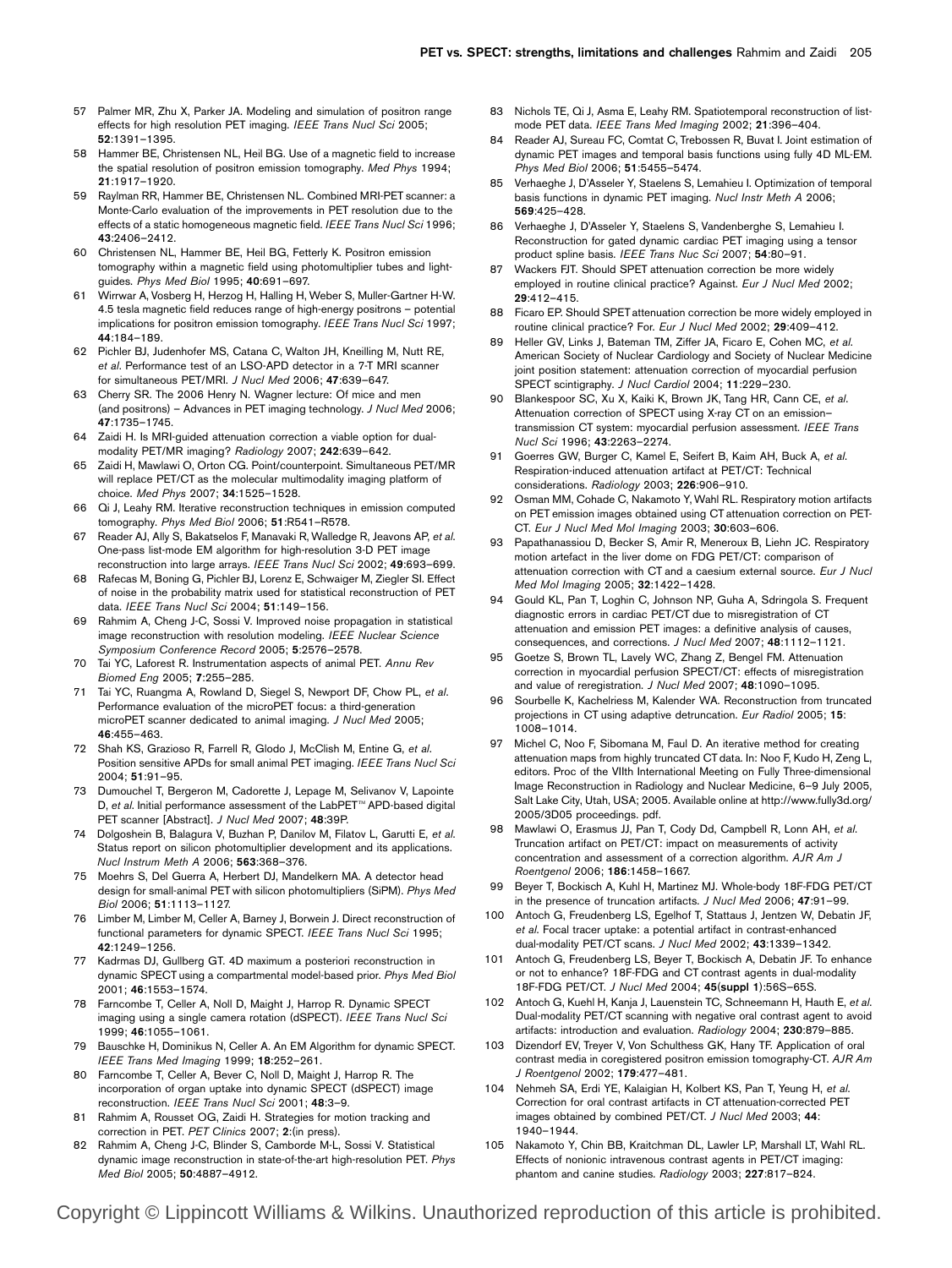- 106 Yau Y-Y, Chan W-S, Tam Y-M, Vernon P, Wong S, Coel M, et al. Application of intravenous contrast in PET/CT: does it really introduce significant attenuation correction error? J Nucl Med 2005; 46:283–291.
- 107 Dizendorf E, Hany TF, Buck A, von Schulthess GK, Burger Cl. Cause and magnitude of the error induced by oral CT contrast agent in CT-based attenuation correction of PET emission studies. J Nucl Med 2003; 44:732–738.
- 108 Berthelsen AK, Holm S, Loft A, Klausen TL, Andersen F, Hojgaard L. PET/ CT with intravenous contrast can be used for PET attenuation correction in cancer patients. Eur J Nucl Med Mol Imaging 2005; 32:1167–1175.
- 109 Groves AM, Kayani I, Dickson JC, Townsend C, Croasdale I, Syed R, et al. Oral contrast medium in PET/CT: should you or shouldn't you? Eur J Nucl Med Mol Imaging 2005; 32:1160–1166.
- 110 Beyer T, Antoch G, Bockisch A, Stattaus J. Optimized intravenous contrast administration for diagnostic whole-body 18F-FDG PET/CT. J Nucl Med 2005; 46:429–435.
- 111 Heiba SI, Luo J, Sadek S, Macalental E, Cacavio A, Rosen G, et al. Attenuation-correction induced artifact in F-18 FDG PET imaging following total knee replacement. Clin Positron Imaging 2000; 3:237–239.
- 112 Halpern BS, Dahlbom M, Waldherr C, Yap CS, Schiepers C, Silverman DH, et al. Cardiac pacemakers and central venous lines can induce focal artifacts on CT-corrected PET images. J Nucl Med 2004; 45:290–293.
- 113 DiFilippo FP, Brunken RC. Do implanted pacemaker leads and ICD leads cause metal-related artifact in cardiac PET/CT? J Nucl Med 2005; 46:436–443.
- 114 Goerres GW, Hany TF, Kamel E, von Schulthess GK, Buck A. Head and neck imaging with PET and PET/CT: artefacts from dental metallic implants. Eur J Nucl Med Mol Imaging 2002; 29:367–370.
- 115 Goerres GW, Ziegler SI, Burger C, Berthold T, Von Schulthess GK, Buck A. Artifacts at PET and PET/CT caused by metallic hip prosthetic material. Radiology 2003; 226:577–584.
- 116 Kamel EM, Burger C, Buck A, von Schulthess GK, Goerres GW. Impact of metallic dental implants on CT-based attenuation correction in a combined PET/CT scanner. Eur Radiol 2003; 13:724–728.
- 117 Bujenovic S, Mannting F, Chakrabarti R, Ladnier D. Artifactual 2-deoxy-2- [(18)F]fluoro-D-glucose localization surrounding metallic objects in a PET/ CT scanner using CT-based attenuation correction. Mol Imaging Biol 2003; 5:20–22.
- 118 Hsieh J, Molthen RC, Dawson CA, Johnson RH. An iterative approach to the beam hardening correction in cone beam CT. Med Phys 2000; 27:23-29.
- 119 Kachelrieb M, Kalender WA. Improving PET/CT attenuation correction with iterative CT beam hardening correction. IEEE Nuclear Science Symposium Conference Record 2005; 4:5.
- 120 Ay M, Zaidi H. Assessment of errors caused by x-ray scatter and use of contrast medium when using CT-based attenuation correction in PET. Eur J Nucl Med Mol Imaging 2006; 33:1301–1313.
- 121 Zbijewski W, Beekman FJ. Efficient Monte Carlo based scatter artifact reduction in cone-beam micro-CT. IEEE Trans Med Imaging 2006; 25:817–827.
- 122 Siewerdsen JH, Daly MJ, Bakhtiar B, Moseley DJ, Richard S, Keller H, et al. A simple, direct method for x-ray scatter estimation and correction in digital radiography and cone-beam CT. Med Phys 2006; 33:187-197.
- 123 Chang LT. A method for attenuation correction in radionuclide computed tomography. IEEE Trans Nucl Sci 1978; 25:638-643.
- 124 Gullberg GT, Huesman RH, Malko JA, Pelc NJ, Budinger TF. An attenuated projector–backprojector for iterative SPECT reconstruction. Phys Med Biol 1985; 30:799–816.
- 125 Li Q, Leahy RM. Statistical modeling and reconstruction of randoms precorrected PET data. IEEE Trans Med Imaging 2006; 25:1565-1572.
- 126 Rokitta O, Casey M, Wienhard K, Pictrzyk U. Random correction for positron emission tomography using singles count rates. IEEE Nucl Science Symposium Conference Record 2000; 3:37–40.
- 127 Casey M, Hoffman E. Quantitation in positron emission tomography: 7. A technique to reduce noise in accidental concidence measurements and coincidence efficiency calibration. J Comput Assist Tomogr 1986; 10:845–850.
- 128 Mumcuoglu EU, Leahy RM, Cherry SR. Bayesian reconstruction of PET images: methodology and performance analysis. Phys Med Biol 1996; 41:1777–1807.
- 129 Badawi R, Miller M, Bailey D, Marsden P. Randoms variance-reduction in 3D-PET. Phys Med Biol 1999; 44:941–954.
- 130 Zaidi H. Recent developments and future trends in nuclear medicine instrumentation. Z Med Phys 2006; 16:5–17.
- 131 Derenzo SE, Weber MJ, Bourret-Courchesne E, Klintenberg MK. The quest for the ideal inorganic scintillator. Nucl Instr Meth A 2003; 505:111-117.
- 132 Moses WW. Time of flight in PET revisited. IEEE Trans Nucl Sci 2003; 50:1325–1330.
- Ter-Pogossian MM, Mullani NA, Ficke DC, Markham J, Snyder DL. Photon time-of-flight-assisted positron emission tomography. J Comput Assist Tomogr 1981; 5:227–239.
- 134 Tomitani T. Image reconstruction and noise evaluation in photon time-offlight assisted positron emission tomography. IEEE Trans Nucl Sci 1981; 28:4582–4589.
- 135 Conti M, Bendriem B, Casey M, Chen M, Kehren F, Michel C, et al. First experimental results of time-of-flight reconstruction on an LSO PET scanner. Phys Med Biol 2005; 50:4507-4526.
- 136 Moszynski M, Kapusta M, Nassalski A, Szczesniak T, Wolsik D, Eriksson L, et al. New prospects for time-of-flight PET with LSO scintillators. IEEE Trans Nucl Sci 2006; 53:2484–2488.
- 137 Surti S, Kuhn A, Werner ME, Perkins AE, Kolthammer J, Karp JS. Performance of Philips Gemini TF PET/CT scanner with special consideration for its time-of-flight imaging capabilities. J Nucl Med 2007; 48:471–480.
- 138 Conti M. Effect of randoms on signal-to-noise ratio in TOF PET. IEEE Trans Nucl Sci 2006; 53:1188–1193.
- 139 Wang W, Tsui B, Lalush D, Tocharoenchai C, Frey E. Optimization of acquisition parameters for simultaneous <sup>201</sup>Tl and <sup>99m</sup>Tc dual-isotope myocardial imaging. IEEE Trans Nucl Sci 2005; 52:1227–1235.
- 140 Du Y, Frey E, Wang W, Tsui B. Optimization of acquisition energy windows in simultaneous <sup>99m</sup>Tc/<sup>123</sup>I brain SPECT. IEEE Trans Nucl Sci 2003; 50:1556–1561.
- 141 de Jong HW, Beekman FJ, Viergever MA, van Rijk PP. Simultaneous (99m)Tc/(201)Tl dual-isotope SPET with Monte Carlo-based down-scatter correction. Eur J Nucl Med Mol Imaging 2002; 29:1063–1071.
- 142 Song X, Frey E, Wang W, Du Y, Tsui B. Validation and evaluation of model based crosstalk compensation method in simultaneous <sup>99m</sup>Tc stress and<br><sup>201</sup>Tl rest myocardial perfusion SPECT. IEEE Trans Nucl Sci 2004; 51:72–79.
- 143 Ouyang J, Fakhri GE, Moore SC. Fast Monte Carlo based joint iterative reconstruction for simultaneous <sup>99m</sup>Tc/<sup>123</sup>I SPECT imaging. Med Phys 2007; 34:3263–3272.
- 144 Kadrmas DJ, Rust TC. Feasibility of rapid multitracer PET tumor imaging. IEEE Trans Nucl Sci 2005; 52:1341–1347.
- Rust TC, Kadrmas DJ. Rapid dual-tracer PTSM + ATSM PET imaging of tumour blood flow and hypoxia: a simulation study. Phys Med Biol 2006; 51:61–75.
- 146 Rust TC, DiBella EVR, McGann CJ, Christian PE, Hoffman JM, Kadrmas DJ. Rapid dual-injection single-scan <sup>13</sup>N-ammonia PET for quantification of rest and stress myocardial blood flows. Phys Med Biol 2006; 51:5347– 5362.
- 147 Verhaeghe J, D'Asseler Y, Staelens S, Lemahieu I. Noise properties of simultaneous dual tracer PET imaging. IEEE Nuclear Science Symposium Conference Record 2005; 5:2611–2614.
- 148 El Fakhri G. Sitek A, Guérin B. Simultaneous dual tracer PET using generalized factor analysis of dynamic sequences. IEEE Nuclear Science Symposium Conference Record 2006; 4:2128–2130.
- 149 Zaidi H, Koral KF. Scatter modelling and compensation in emission tomography. Eur J Nucl Med Mol Imaging 2004; 31:761–782.
- 150 Soret M, Bacharach SL, Buvat I. Partial-volume effect in PET tumor imaging. J Nucl Med 2007; 48:932–945.
- 151 Rousset OG, Rahmim A, Alavi A, Zaidi H. Partial volume correction strategies in PET. PET Clinics 2007; 2: (in press).
- 152 Frey EC, Tsui BMW. A fast projector–backprojector pair modeling the asymmetric, spatially varying scatter response function for scatter compensation in SPECT imaging. IEEE Trans Nucl Sci 1993; 40:1192–1197.
- 153 Beekman FJ, de Jong HW, Slijpen ET. Efficient SPECT scatter calculation in non-uniform media using correlated Monte Carlo simulation. Phys Med Biol 1999; 44:N183–N192.
- 154 Werling A, Bublitz O, Doll J, Adam LE, Brix G. Fast implementation of the single scatter simulation algorithm and its use in iterative image reconstruction of PET data. Phys Med Biol 2002; 47:2947–2960.
- 155 Vandervoort E, Celler A, Wells G, Blinder S, Dixon K, Pang Y. Implementation of an analytically based scatter correction in SPECT reconstructions. IEEE Trans Nucl Sci 2005; 52:645–653.
- Tamal M, Reader AJ, Markiewicz PJ, Julyan PJ, Hastings DL. Noise properties of four strategies for incorporation of scatter and attenuation information in PET reconstruction using the EM-ML algorithm. IEEE Trans Nucl Sci 2006; 53:2778–2786.
- 157 Beekman FJ, de Jong HW, van Geloven S. Efficient fully 3-D iterative SPECT reconstruction with Monte Carlo-based scatter compensation. IEEE Trans Med Imaging 2002; 21:867–877.